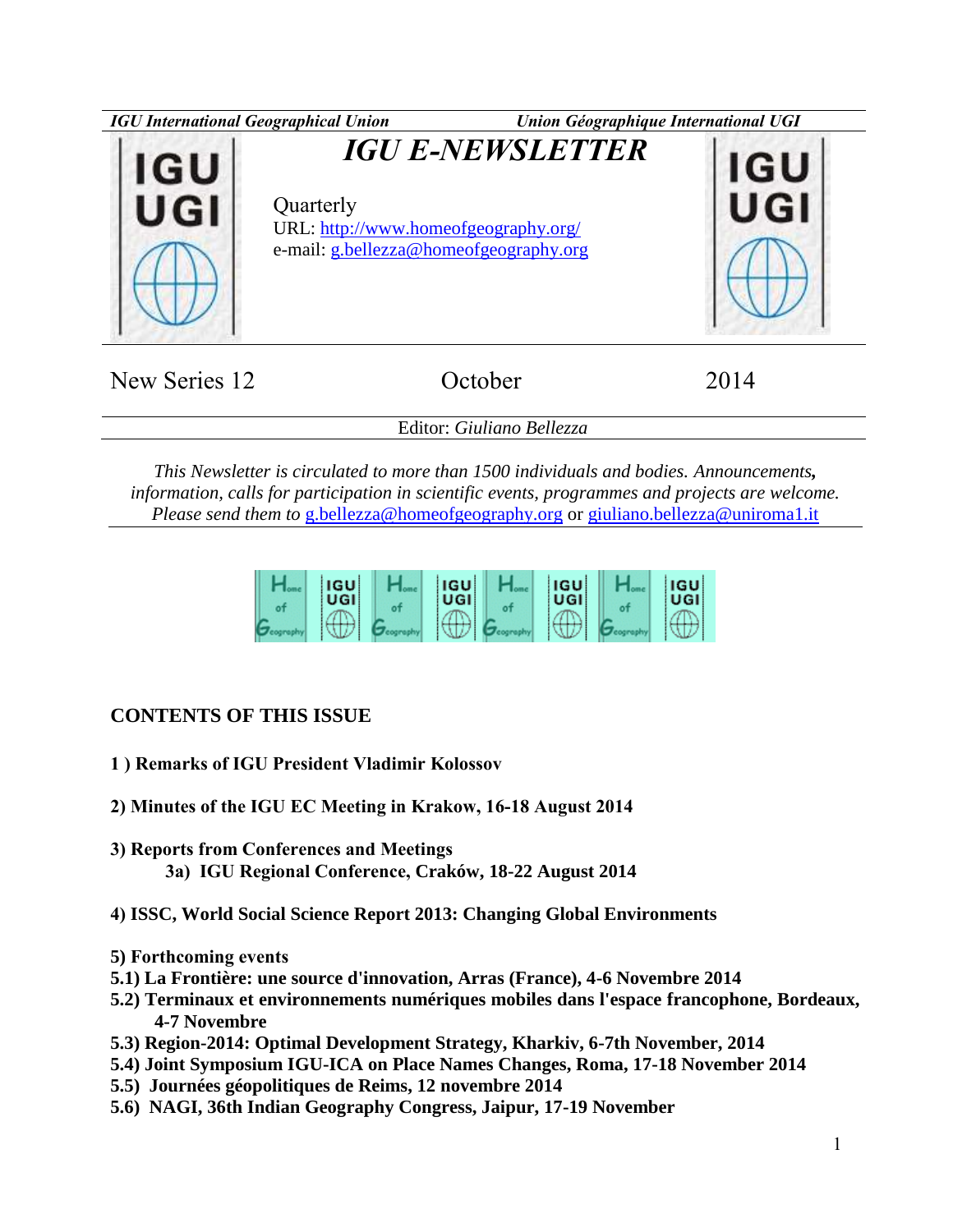- **5.7) 10 years of Eastern Enlargement, Symposium, Wien 3-4 December 2014**
- **5.8) Borders at the interface, Ben Gurion University, Beer Sheba, December 7-11 2014**
- **5.9) Symposium on Ideas and History of Geographical knowledge, Rio de Janeiro, 16-20 December 2014**
- **5.10) 11th International Seminar of Medical Geography, Rome, 18-20 December**
- **5.11) Oxford, Geographies of "Area", Oxford, 12 January 2015**
- **5.12) Conflits de lieux, Lieux de conflits. Aix en Provence, 29-30 Janvier 2015**



# **1) 2013 REMARKS OF IGU PRESIDENT VLADIMIR KOLOSSOV**

Dear friends and colleagues,

On August 18-22, 2014, the IGU Regional Conference was held in Krakow. It was the major event for the world geographical community this year and gathered 1335 participants from 64 countries. The host country, Poland, was naturally represented by the largest number of participants (357). Seven other national groups included more than 40 persons each: Germany (about 100), Japan (79), Czechia (60), UK (59), China (Beijing, 50), Russia (40). 40 participants came from each of three more countries - the USA, France and Hungary. The total attendance considerably exceeded the expectations of Polish Organizing Committee and of IGU Executive. The meeting in Krakow turned to be of particular interest for geographers from neighbouring European countries. It matches the very idea of IGU Regional Conferences.

The conference's motto was "Changes, Challenges, and Responsibility". Its programme was rich and diverse: it comprised key lectures, sessions organized by IGU Commissions, thematic sessions initiated by groups of scholars, poster sessions, and business meetings. 36 IGU Commissions of 41 used the conference in Krakow as the venue of their meetings. It is particularly important for the development of cooperation between them and the progress of interdisciplinary studies. The Commissions on Urban Challenges in a Complex World (urban geography), on Political Geography, on the Dynamic of Economic Space, on Cold Regions Environment, on Gender and Geography, and on Geographical Education hold the largest number of sessions. Altogether, there were 1171 oral and 227 poster presentations.

Key lectures were offered by Professors Zbigniew Kundzewicz from Poland and Julie Winkler from the US who spoke about climate change and uncertainties that they provoke, and by Professor Andreas Faludi from the Netherlands whose presentation shed a new light on the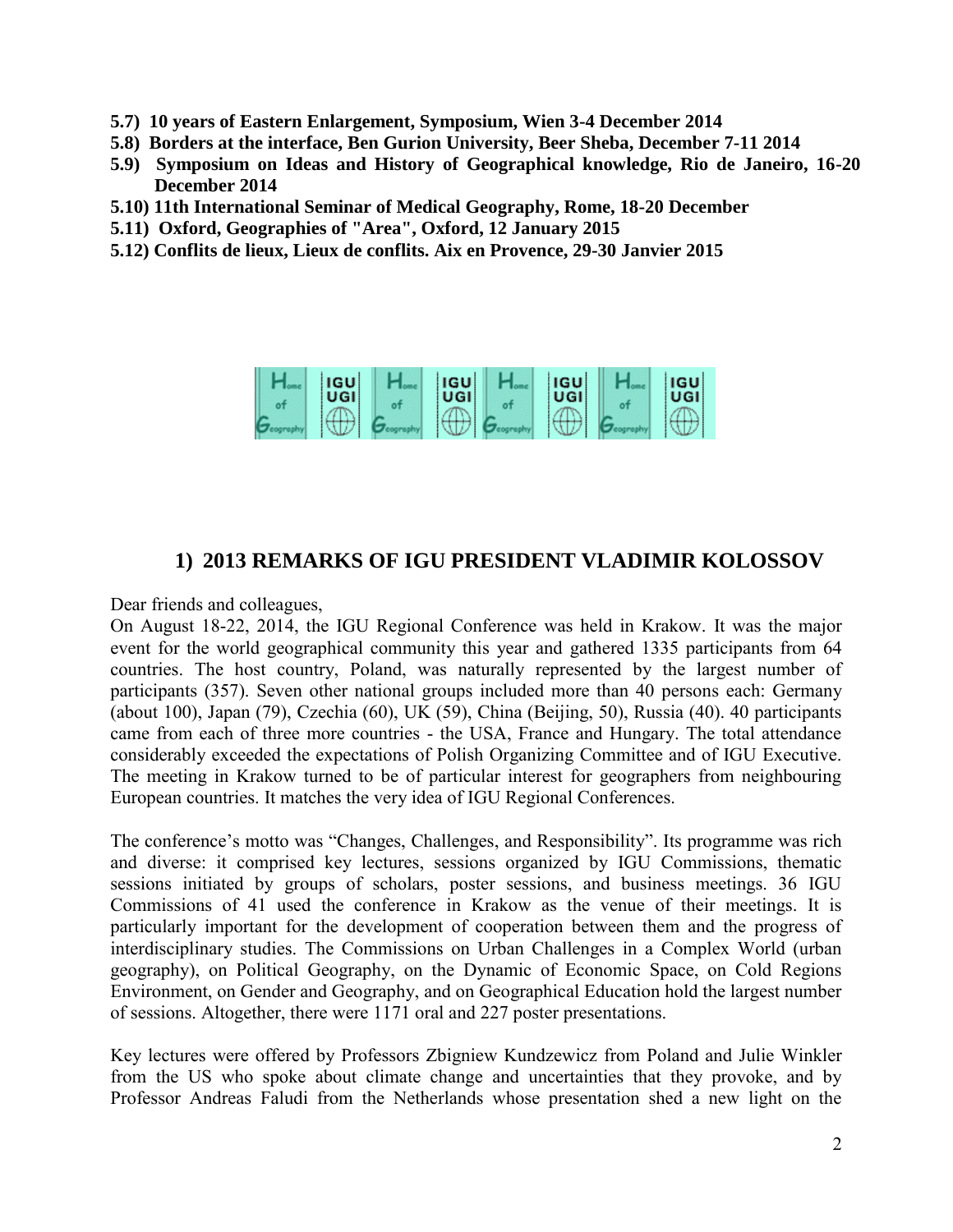concept of geographical place. Professor Gideon Biger from Israel discussed the boundaries of the Holy Land as a problem of historical and contemporary political geography.

Special sessions were devoted to IGU projects. A key note lecture by Professor Benno Werlen (Germany) concerned the IGU most ambitious initiative – the proclamation of the UN International Year of Global Understanding (IYGU). This initiative has been unanimously approved by at the UNESCO General Conference in December 2013 and is now submitted to the UN General Assembly. The IYGU aims to bridge the gap in awareness between local actions and global effects, to encourage everyone to make daily decisions in light of global challenges and to contribute to bottom-up initiatives that connect individual, local action to global sustainability. The IYGU intends to strengthen collaboration between natural, social, and cultural sciences, to identify how local actions yield results on a global scale, and to empower individuals to manifest local-scale change with global effects. Another IGU project is called "Our Sustainable Cities" and is being implemented by Chinese and Dutch experts who try to connect academic geography with municipal authorities and business communities, and to disseminate good practice of sustainability in the cities of different size all over the world.

IGU pays special attention to geographical education. The conference in Krakow marked a new step in the implementation of the joint project of IGU, Eurogeo (the European Association of Geographical Societies) and Eurogeo concerning the improvement of geography's place in school curricula. The objective of this project was to compile and to promote the minimum of geographical knowledge for each citizen in our century, to find new evidence and arguments for a large audience and decision makers showing the importance of geography, and to disseminate the best practice of teaching geography at secondary schools, universities and other institutions, including schools of management and technical universities.

The conference symbolically took place on the year of the  $650<sup>th</sup>$  anniversary of the Jagellonian University in Krakow, one of the oldest in Europe and in the world. This date is widely celebrated in Poland. On the day of the conference's opening ceremony they solemnly opened in the historical building of the university the exhibition showing that geographical research in Poland has been always tuned with societal needs and had a strong impact on the development of the statehood and identity. It presents history of Polish geography and closely related disciplines cartography, topography, meteorology and others in persons and artifacts, and the unique collection of maps, atlases and globes.

The conference was perfectly organized: everything was going exactly according to the programme and the schedule, and Polish geographers accommodated all countless requests and different interests of their guests. They will keep the best souvenirs about a memorable excursions' programme and of the friendly gala dinner in the exclusive environment in the depth of the former salt mine of Wieliczka which is on the list of UNESCO world cultural heritage. The obvious success of the conference is of course a result of long a hard work of the Polish organizing committee headed by Professors Marek Degorski, Anita Bokwa and Boleslaw Domanski.

*Vladimir Kolossov, President [vladimirkolossov@gmail.com](mailto:vladimirkolossov@gmail.com)*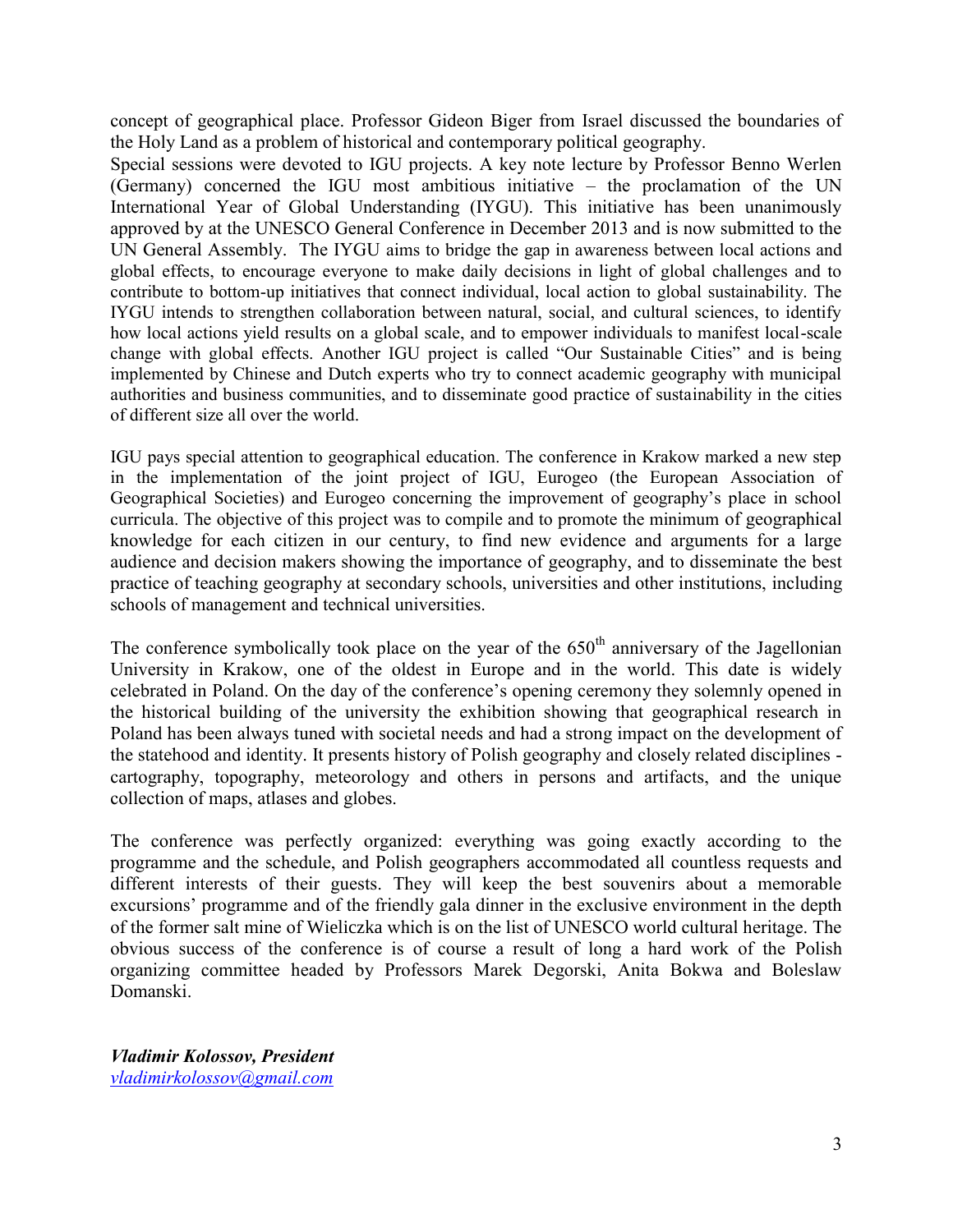

# **2) MINUTES OF THE IGU EXECUTIVE COMMITTEE MEETING KRAKÓW, POLAND, 16-18 AUGUST 2014**

# **2a) English version**

#### **Welcome, Meeting Logistics and Introductions**

The meeting was chaired by President Vladimir Kolosov, who welcomed Secretary-General Mike Meadows and Vice-Presidents Ron Abler, Dietrich Soyez, RB Singh, Joos Droogleever-Fortuijn, Giuliano Bellezza, Jarkko Saarinen, Yukio Himiyama, Aharon Kellerman and Qin Dahe.

### **Adoption of the Agenda**

The agenda, prepared and distributed in advance of the meeting, was adopted with the addition of item on the Eco-forum.

### *Minutes*

The minutes of the Moscow April 2014 meeting, previously approved via email, were tabled for reference.

### **Organization and Operations**

*Executive Committee Member Reports*. Most members had submitted brief reports on their recent IGU-related activities ahead of the meeting.

*Executive Committee Calendar 2013-14*. The upcoming EC calendar was tabled as follows: Town, South Africa: December 2014: arrivals  $11<sup>th</sup>$  December, meeting  $12<sup>th</sup>$  and  $13<sup>th</sup>$ , field excursion 14<sup>th</sup>, departures 15th. It was agreed to meet with those new Vice-Presidents who are present in Kraków at a time to be arranged during the meeting. The possibility of holding the first 2015 meeting immediately ahead of the AAG in Chicago was discussed with favourable response but it was agreed to hold off a final decision until the new Vice-Presidents were settled in. The AAG dates are April 21<sup>st</sup> to April 25<sup>th</sup>, so a tentative schedule would seem to be: arrival  $17<sup>th</sup>$  April, meeting  $18<sup>th</sup>$  and  $19<sup>th</sup>$ , possible excursion  $20<sup>th</sup>$ , whereafter attend the AAG. The dates could move one day back if the excursion was half-day only.

*IGU Executive Committee Elections 2014.* The election of three new Vice-Presidents - Elena dell'Agnese, Zhou Chenghu and Iain Hay - was reported as well as the re-election of Yukio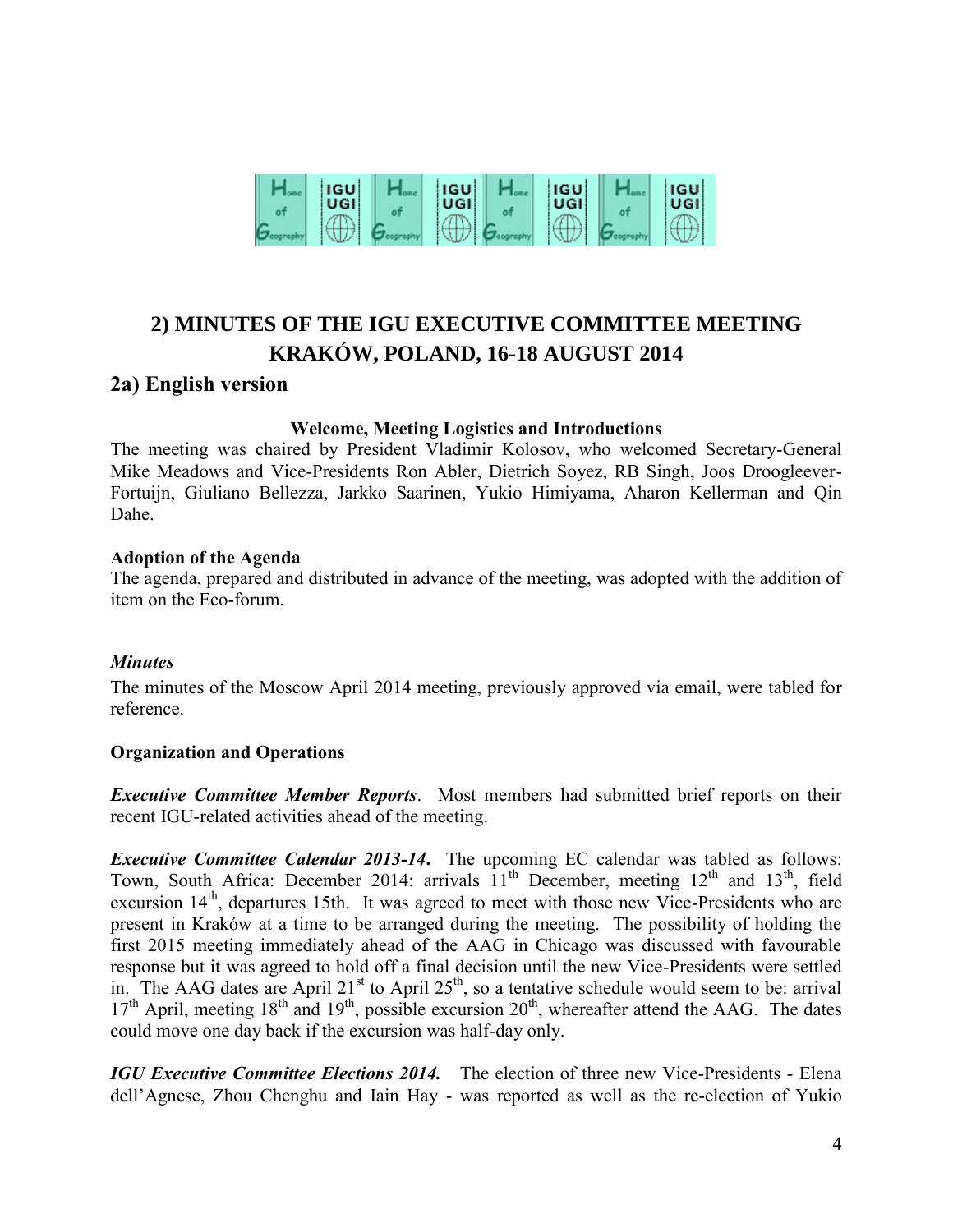Himiyama and Secretary-General and Treasurer Mike Meadows. It was suggested that the independent teller be asked to provide information as to which eligible countries had actually participated in the election.

*IGU Country Membership Report*. The two formal membership applications received, Kazakhstan and Serbia, were both approved as full members via e-mail ballot circulated to General Assembly voting members at the time of the executive committee members' election. There has been follow-up correspondence with Myanmar, Bosnia, Botswana, Morocco and Uganda as well as Gabon; Iran has also expressed interest.

*Commission and Task Force Reports and Excellence Awards***.** The 2014 Excellence Award will be awarded at the closing ceremony of the Kraków Regional Conference to the Commission on Gender and Geography and their chair, or representative, will be afforded the privilege of making a keynote presentation at the Moscow Regional Conference in 2015. The prize of US\$2500 will be forwarded to the Commission in due course. Joos-Droogleever-Fortuijn had analysed Commission membership reports in terms of their geographical origins etc. and presented the data. In 2013 there were approximately 9000 members, although 10 out of the 40 Commissions did not submit detailed lists. It is estimated that c10,000+ individuals are members of IGU commissions which represents an increase of 46% over 2012, from 141 countries. There is a strong domination of European and USA membership but some commissions have significant memberships from Asia. Strategies to improve the situation were discussed including encouraging more commissions to formally report on their memberships, to target special activities for underrepresented regions, including Africa, the Middle East, and former Soviet Union countries. IGU should also encourage the organisation of commission meetings to be held in under-represented regions.

*IGU Financial Report and Projection***.** Meadows reported that the financial situation of the IGU remains sound.. There should be a surplus of approximately US\$25-30,000 to take forward into 2015.

*Draft Strategy 2014-22.* Kolosov tabled a document outlining his ideas about IGU strategic objectives that should be achieved by 2022, the year of the centennial. The document is attached as Appendix A to these minutes. Discussion followed in which it was noted that this strategy suggests that IGU now should 'reach out' more consistently over the next few years having attempted in the last few years to improve its 'in house' operations. Regarding financial issues, Kellerman suggested fostering and developing relationships with international foundations that have some interest in geography, especially for particular research projects. Other corporate sponsors may be approached for support but it is recognised that these always need personal contacts.

In respect of meetings, it was suggested that Commissions be encouraged to develop thematic conferences on key global issues. Increasing membership and improving IGU profile were also discussed, along with the possibility of considering additional IGU award(s). What is needed now is to develop detailed 'business plans' to take the strategic initiatives forward. Division of labour among EC members is also a matter of concern and it was agreed to compile a list of responsibilities and tasks for subsequent discussion. Kolosov agreed to develop the business plan for 2015-16 that will be especially useful for the incoming EC members. In this regard, Kolosov tabled a list of functional tasks that are required to be completed by the IGU Executive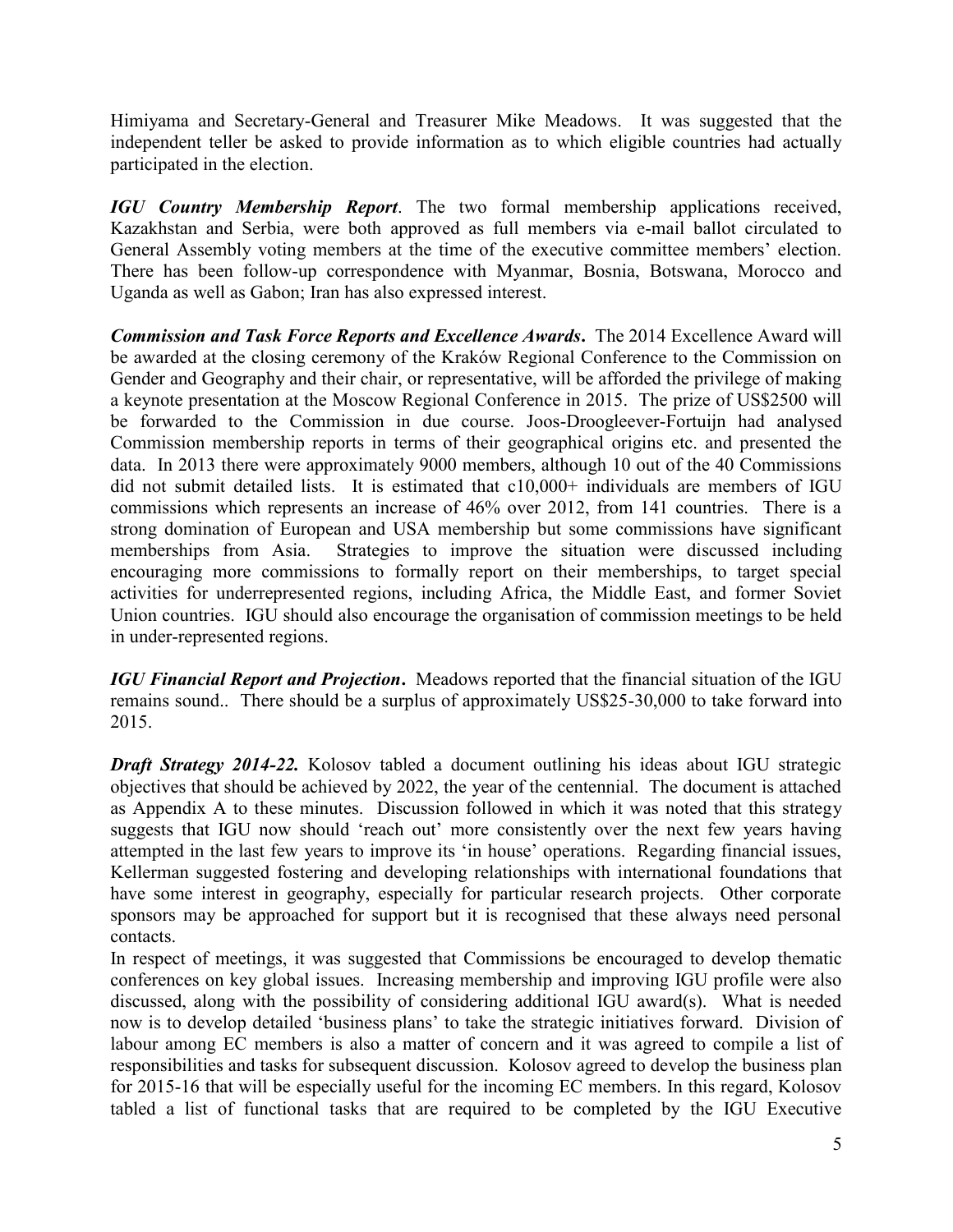Committee. Several suggestions for additional items were made and it was agreed to discuss the matter at a follow-up EC meeting on Wednesday at 18h00 in the IGU office at which the outgoing and incoming EC members would be present.

*IYGU*. The matter was held over for discussion until the visit of Benno Werlen on Sunday morning who attended for this item, having tabled a report ahead of the meeting. There are ongoing attempts to ensure that the IYGU proposal is on the agenda of the upcoming  $96<sup>th</sup> UN$ General Assembly in September. Several members of UN Voting Group 1 are expressing reservations about the entire concept of International Years and this presents something of a threat at the moment. There is, however, a strong alliance within UNESCO from countries in Africa, South America and Asia, along with several members of Voting Group 2.

Werlen went on to discuss progress with the structural elements of IYGU, as well as fundraising. Planning for Regional Action Centres is well underway in Africa, North and South America, Asia, Europe and Oceania, although the Middle East remains a challenge. Discussion followed, in which the EC recorded its congratulations to Werlen for the enormous effort and progress made. The question was raised as to what, specifically, IGU can do to support this initiative. Werlen commented that the time for IGU has come to mobilise all the National Committees to prepare the ground for when the resolution is passed and to encourage their colleagues to be ready to act in 2016.

It is suggested that IGU writes a letter informing the National Committees of progress and the imminence of the application being tabled at the UN General Assembly in New Zealand. They must also be informed as to the role of Geography and Geographers in ensuring the success of IYGU once it is in place. Kolosov inquired as to what extent the EUROGEO/EUGEO/IGU education project could be integrated with IYGU and the response was very positive given the obvious synergies with the bottom-up and education components of the approach. There are strong connections also with the Olympiad Task Force and the Commission on Geographical Education. Kolosov also noted that there will be opportunities for IGU delegates to network and promote IYGU at the upcoming ICSU General Assembly. It is important to emphasise that IYGU integrates well with Future Earth in using a bottom-up approach and that the focus on everyday life for everyday people.

*IGU Handbook***.** Meadows has conducted further editing on the draft handbook and the revised version was tabled for final revision and adoption. Kolosov suggested that we add geographical education to the mission and goals of the organisation. Concerning membership, the national membership qualification should be clarified as well as proposals for the establishment of a new commission. The desire to have members representing as wide a regional range as possible needs to be better emphasised, and the nature of the relationship of commissions to the executive committee requires clarification. Meadows was requested to attend to final edits and the final version is to be made available via the website.

*Gabon workshop.* The planned joint Université Omar Bongo/IGU-UGI November workshop has been postponed and the arrangements for Gabon geographers to participate in a joint session at *FiG* in October in St Dié remain uncertain. The idea of the joint session is to make a critical analysis of IGU membership and to develop ideas about how IGU can expand its footprint, especially among francophone countries. It remains to be seen if there will be Gabon representation but efforts to encourage their involvement continue.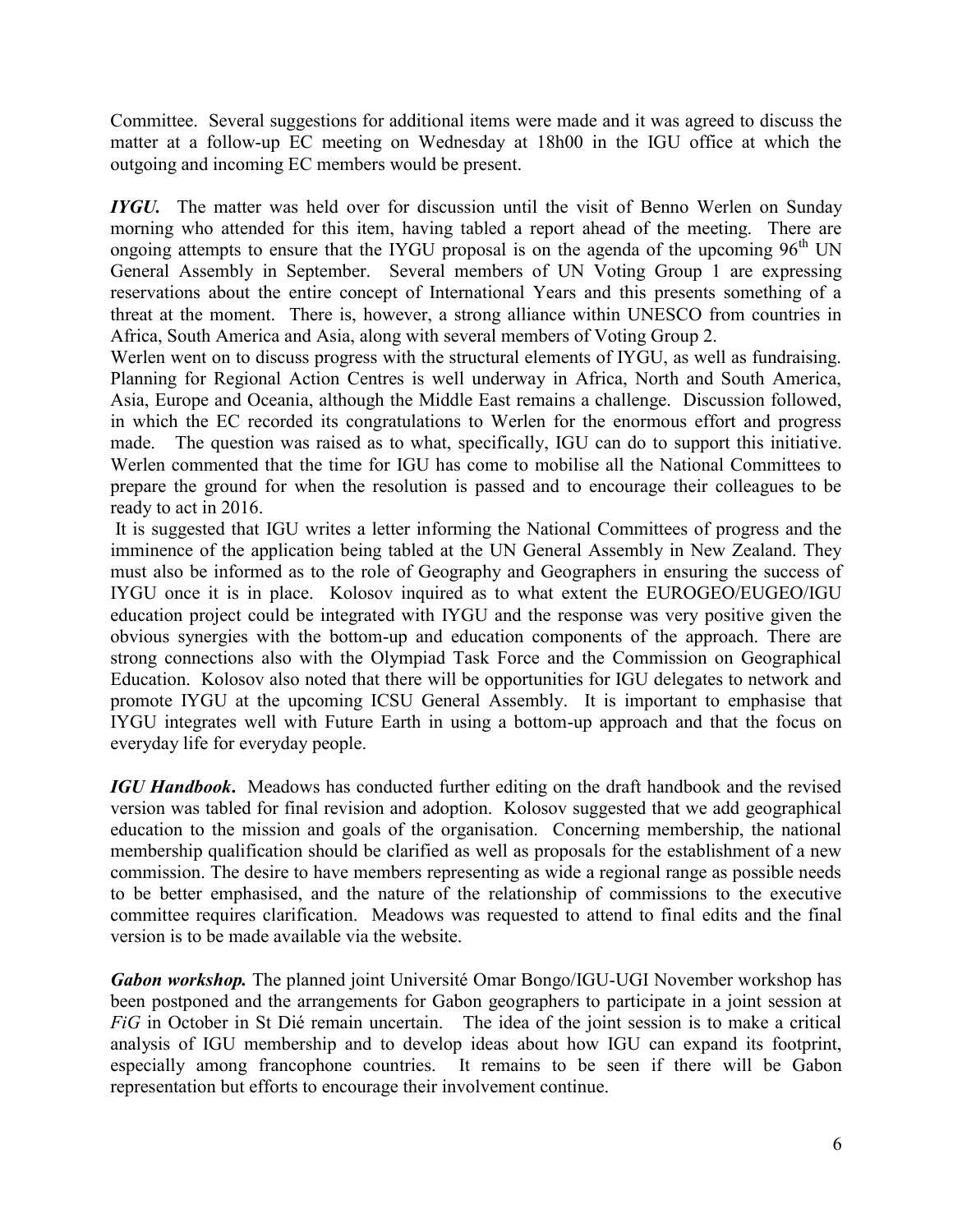**Sustainable Cities 'Oursus'.** Unfortunately, there is no formal 'Oursus' session at the IGU Regional Conference in Kraków but there is a paper being presented by Li Qiu and co-authors which clearly relates to this initiative. The report submitted by the Oursus team focuses mainly on progress around technical aspects and some of the concerns raised at the Moscow EC meeting remain outstanding, not least the need for a more consistent integration of geographers in the onsite team. It was agreed that Kellerman would write to Ton Dietz to engage further with the team to foster appropriate progress. IGU National Committees are to be approached with a view to their establishing national 'centres' or at least a network of correspondents.

*IGU Regional Networks***.** It had proved impossible for Meadows to attend, as had been agreed, the Young Earth Scientists Congress in Dar es Salaam due to logistic difficulties. Remaining in communication with the executive of YES is important and Meadows agreed to write to the YES President to reaffirm commitment to promoting their activities, including providing a link on the IGU website. Kolosov reported on the European Geography Association for Students and Young Geographers (EGEA) and attempts should be made to have their representatives present at the Moscow Regional Meeting. Himiyama reported on a recent Asia Oceania Geosciences Society (AOGS) meeting in Sapporo involving over 3000 geoscientists. One of the key challenges is how to work with the other GeoUnions to ensure that we remain in contact with groups such as this and harness the potential to connect with the discipline. Indian geographers remain committed to involving geographers from neighbouring countries in the region. Kolosov reported on a meeting of Geographers from the former CIS countries. Saarinen reported on the planned 2015 Tallinn meeting of Nordic geographers and the need to highlight IGU activities there. Developing mutual website links would appear to be a realistic way forward (Meadows). Qin Dahe reported on the joint China-Korea-Japan meeting that takes place annually.

*Sesquicentennial and Centennial Task Force*. The letter of invitation to the proposed members of this committee drafted by Abler was sent out by Kolosov. Abler tabled a document listing the membership so that the committee is therefore now formally constituted. There was discussion regarding means by which we can ensure that there will be a documented history (in the form of one of more scholarly contributions) of the IGU, published or presented in time for the centennial. These ideas are to be conveyed to the Task Force (Abler).

*IGU Website and IGU Social Networking*. The website re-design is complete and operating efficiently and the Journals Project search engine is once again fully operational. The Facebook page for IGU is now linked to the main website so that updates there also appear on Facebook, the page continues to attract some interest and 'likes'. French and Arabic versions of the main elements of the site still need to be developed. It was suggested that the annual Commission reports should be available on the website and to put an obvious link to the Home of Geography. The Twitter account still needs to be activated.

*IGU Bulletin***.** Meadows is collating the documents for Volume 63 for 2013 and, for various reasons, has decided to delay publication until 2014 when there will be volume for both 2013 and 2014.

*IGU E-Newsletter Update*. The newsletter continues to be produced and circulated on a regular basis by Bellezza, who has agreed to continue to do this, along with managing the IGU parallel website 'Home of Geography'.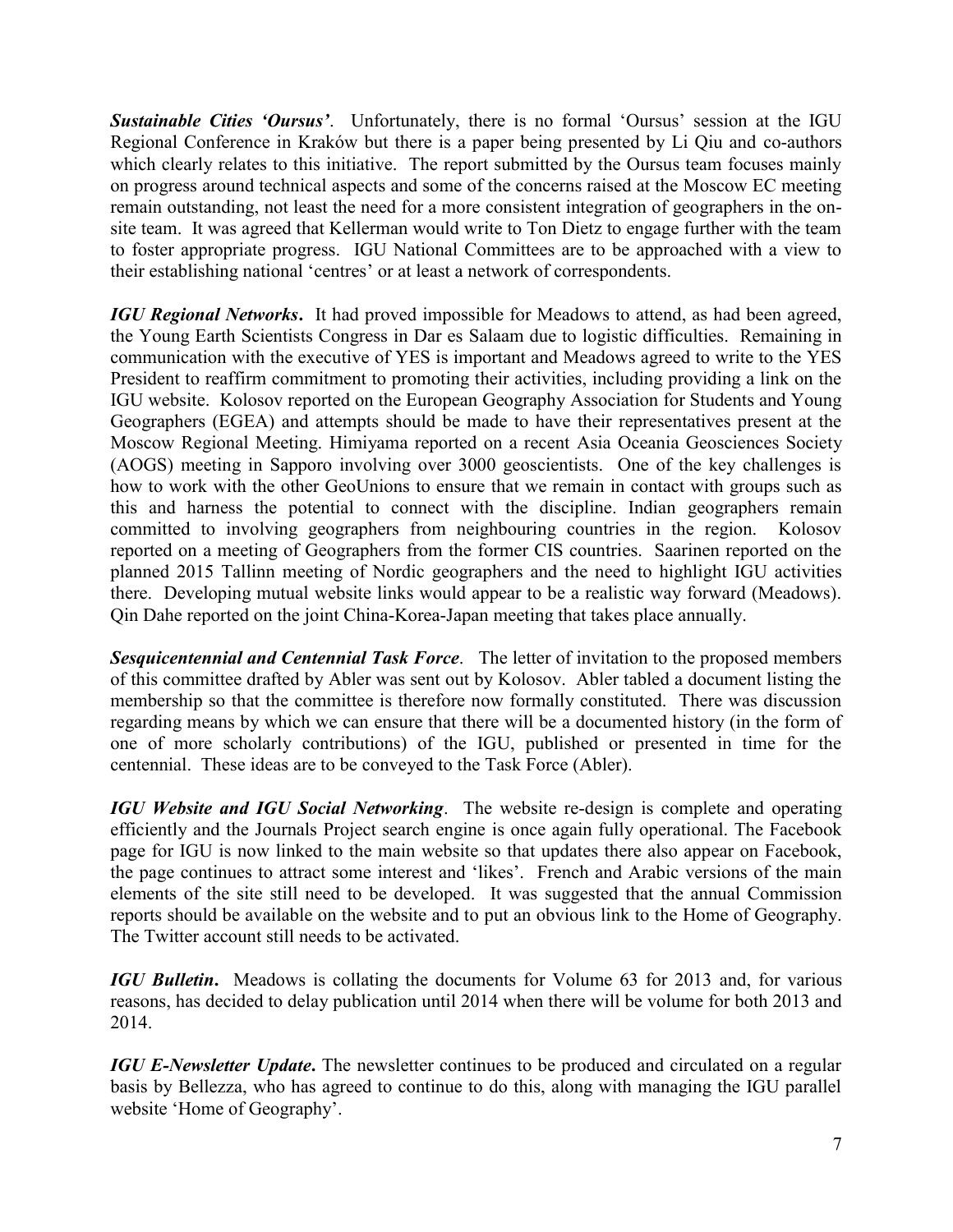*IGU Archives*. Meadows is in communication with the archivists in Leipzig and will be handing over materials to a representative at the Kraków meeting, including an external hard-drive with all IGU files developed since 2010. Abler agreed to attempt to consolidate equivalent materials for the period 2008-10. There was discussion regarding the fact that the Royal Geographical Society maintains IGU materials prior to 1956. It was agreed to explore the feasibility of reuniting the archives and that Meadows will visit the RGS in October and raise the issue with the Director. Soyez noted that the agreement with the service provider hosting the IGC2012 website is coming to an end and sought opinions on what should now happen. The IGC2012 LOC is advised to transfer the website to the Leipzig IGU archives (means of maintaining access to this material are still to decided. The IGC 2012 final report should also be housed there whenever it is complete. Former Secretary-General and Treasurer Eckardt Ehlers has indicated that he is in possession of materials for the archives; Bellezza agreed to contact him and inform him of the need to send this to Leipzig.

*Dialogue Project.* The Google Channel for the Dialogue Project is now operational and the pilot site is working well with all interviews available for streaming and some being downloaded more than 1,000 times. The channel is accessible from the IGU home page, although still needs some explanatory text and an acknowledgement to Lund University for agreeing to make the material available in this way (Meadows). The idea was raised that interviews with contemporary geographers could be conducted to continue the project and could form part of the centennial sesquicentennial activities.

*IGU and Academic Teaching in Geography***.** Droogleever-Fortuijn reported that the special session in relation to this matter is planned for the Tuesday morning session of the Kraków Regional Conference, as well as two workshops for young geographers. She plans to consult with the participants to gain an idea as to what younger geographers expect from the IGU. For the Moscow Regional Conference in 2015 there is planned a special day for young geographers and a special event for Geography teachers.

*International Geographical Bibliography*. Meadows reported that the subvention of US\$1,000 has now been paid to the publishers and that there is a link to this publication from the IGU website.

*Springer Series*. Singh reported that the series provides an opportunity for Commissions (or even National Committees) to develop special issues. Three volumes are already published, *viz*. Livelihood Security in Northwestern Himalaya (Collaborative work of Geographers from India and Finland), Climate Change and Biodiversity: Proceedings of IGU Rohtak Conference Vol.1; Landscape Ecology and Water Management: Proceedings of IGU Rohtak Conference Vol.2. Two further volumes are in the press, including one on Urban Development Challenges and one from the Geographical Education Commission on Geospatial Technologies. The series is being promoted at Kraków conference and the Commissions should be encouraged to develop further possible titles. The new executive committee is tasked with compiling an initial list of possible additional topics. Meadows agreed to suggest this to the organisers of the upcoming inaugural meeting of the Geomorphology and Society commission in Taipei.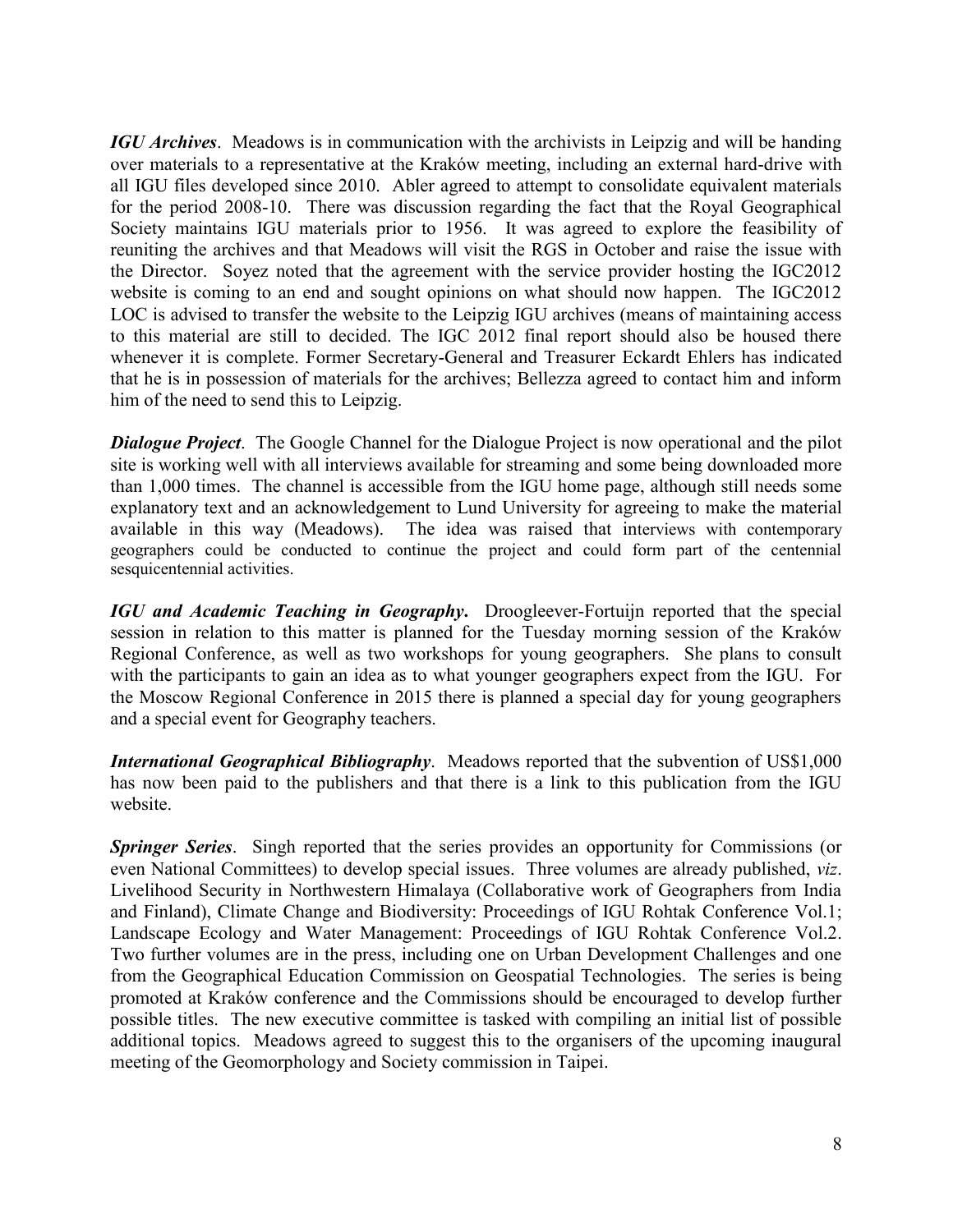#### **Cooperation and Outreach**

*Festival International de Géographie (FIG)*. The new scientific director of FIG is strongly supporting IGU involvement. Abler and Soyez will attend the festival in October 2014 and present the traditional IGU-UGI lecture, and the invited colleagues from Gabon will hopefully be able to contribute. Limited funding for local costs will be met by the local organisers. IGU has the opportunity for a promotional booth at the festival book exhibition and ideas as to how to populate this with materials, including a French language version of the new brochure (Meadows to provide files) were discussed.

*IGU Representatives on International Bodies***.** Recent nominations of Professor Shigeko Haruyama and Dr Pippin Anderson were submitted but there has been no indication from the relevant bodies as to whether or not these individuals were appointed. Qin reported on developments within the Future Earth initiative and tabled a report. The third meeting of the Science Committee meeting will take place in Argentina during December 2014. The Chinese National Committee for Future Earth (CNC-FE) was founded on 21 March, 2014 and Qin, appointed President, chaired its inaugural meeting. An open call has been issued for ideas regarding research and it is up to IGU members to develop such proposals. It was suggested that there should be a theme meeting around Future Earth championed possibly by one or more of the Commissions.

*ICSU and GeoUnions.* The ICSU General Assembly is scheduled for Auckland in September and will be attended by Kolosov, Abler and Meadows as representatives of IGU. National Committees need to be lobbied and encouraged to endorse Abler's nomination for the Vice-Presidency (Meadows). In regard to Urban Health and Wellbeing this is well underway and the programme office has been established in Xiamen, China. Singh will attend the inaugural meeting in December 2014. As regards the latest ICSU call for project proposals, it was suggested that the Urban Health and Well-being theme would be an appropriate one on which to build a proposal and this idea would be tabled at the Commission chairs meeting on Wednesday of the Kraków Regional Conference and in a follow-up letter to the Commission chairs (Meadows). ICSU has recently issued a call for their small grants programme and it was agreed to ensure that IGU Commissions were aware of the requirements and encouraged to develop project proposals in association with appropriate partners.

*ISSC*. Information is received regularly about ISSC activities and former VP Ruth Fincher tabled a report. For the World Social Science Report we need to request IGU Commissions to contribute to this as well as propose sessions for the World Social Science Forum in Durban in 2015; this also to be raised at the chairs meeting in Kraków.

### *Affiliation with other organisations*

*EUROGEO/EUGEO*. Kolosov participated in the EUROGEO Annual Conference in Malta held between May  $15<sup>th</sup>$  to  $19<sup>th</sup>$  May 2014 and presented a keynote address. At the meeting with Karl Donert, President of Eurogeo, Henk van Ottens, President of EUGEO, and Joop van der Schee there was discussion regarding progress of IGU – EUGEO – EUROGEO joint project on geographical education. Kolosov reported on progress with the project and on the development of a Geographical Charter.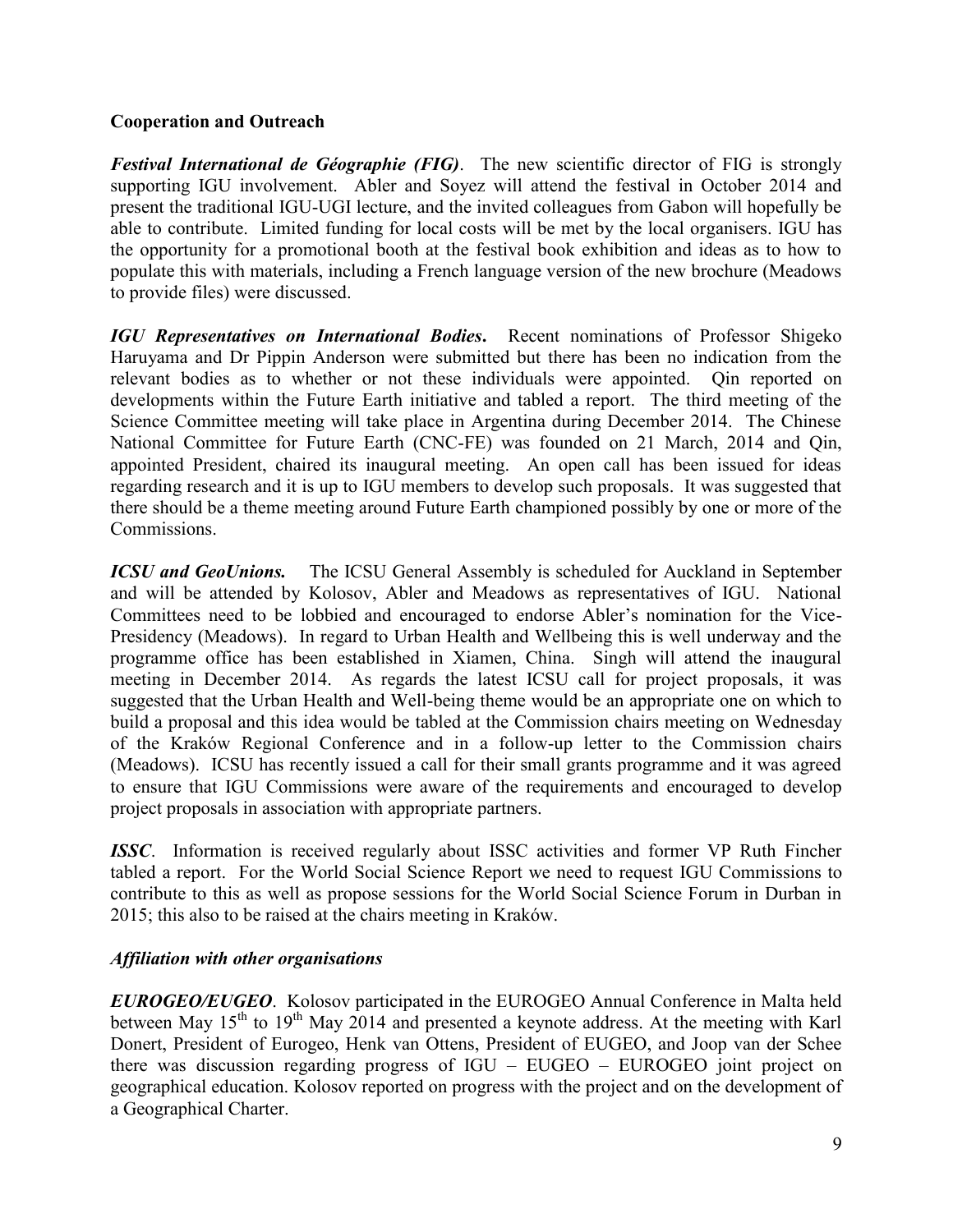*Eco-Forum* Abler reported on his attendance at the Eco-Forum that had taken place in China with participation from across the government, private sector and academic institutions and there appears to be genuine commitment to address global environmental problems. The keynote address was presented by the Vice-President of the country.

*CNFG conference*. Kolosov and Soyez had attended the conference: "Language, production and scientific diffusion in (the period of) globalization: a question for geographers and geographies" convened by the French National Committee of the IGU. The meeting examined the domination of English as the language of communication in the discipline. There was also discussion about the problems of citation indices and the real need to support the diversity of expression and languages in Geography generally and the IGU context in particular.

*IGU meeting in Srinagar, India.* Singh reported on the IGU Conference on Geohazards, Biodiversity, Resource Sustainability and Mountain Response to Global Change held at Srinagar, Kashmir during June  $4<sup>th</sup>$  to  $5<sup>th</sup>$  2014 at the University of Kashmir, India. Representatives from several IGU commissions participated including Vice-President Himiyama, IGU Commission Chairs Udo Schickhoff, and Marek Degórski, Director, Institute of Geography and Spatial Organization, Polish Academy of Sciences.

#### **International Geographical Congresses and IGU Regional Conferences**

.

*Kraków, Poland Regional Conference 2014***.** Some 20 travel grants of either US\$1,000 or US\$500 (depending on domicile of the delegate) have been awarded to applicants attending the meeting, mainly from the developing world; more than half are women. A certificate will be presented to the awardees at the closing ceremony of the Kraków conference.

*Moscow, Russia Regional Conference 2015.*The second circular has been distributed with the Kraków Regional Conference registration materials. The local organising committee has agreed to invite someone from Future Earth to present a keynote. The various organisational subcommittees, including the Scientific Programme Committee, that are now fully operational. The Memorandum of Agreement will be signed by Kolosov and Meadows at the Krakow meeting.

*Beijing, China International Geographical Congress 2016***.** There was discussion around the suggested themes and it was strongly suggested that there be more obvious opportunities for physical geographers to participate (Qin).

**Regional Conference 2018.** There was discussion around the suggested themes and it was strongly suggested that there be more obvious opportunities for physical geographers to participate (Qin).

Vit Vilimek and a colleague presented Prague as a possible venue on behalf of the local organising committee. Charles University is the key academic institution but others in the region plan to contribute. Scientific programme was outlined under the theme: 'Interfaces among Cultural and Natural Environments' with a focus on Central Europe. A summer school ahead of the conference for younger geographers is proposed as well as support for the Olympiad. Suggested dates are  $9^{th}$  to  $13^{th}$  July or  $20^{th}$  to  $24^{th}$  August 2018; at this stage there is flexibility.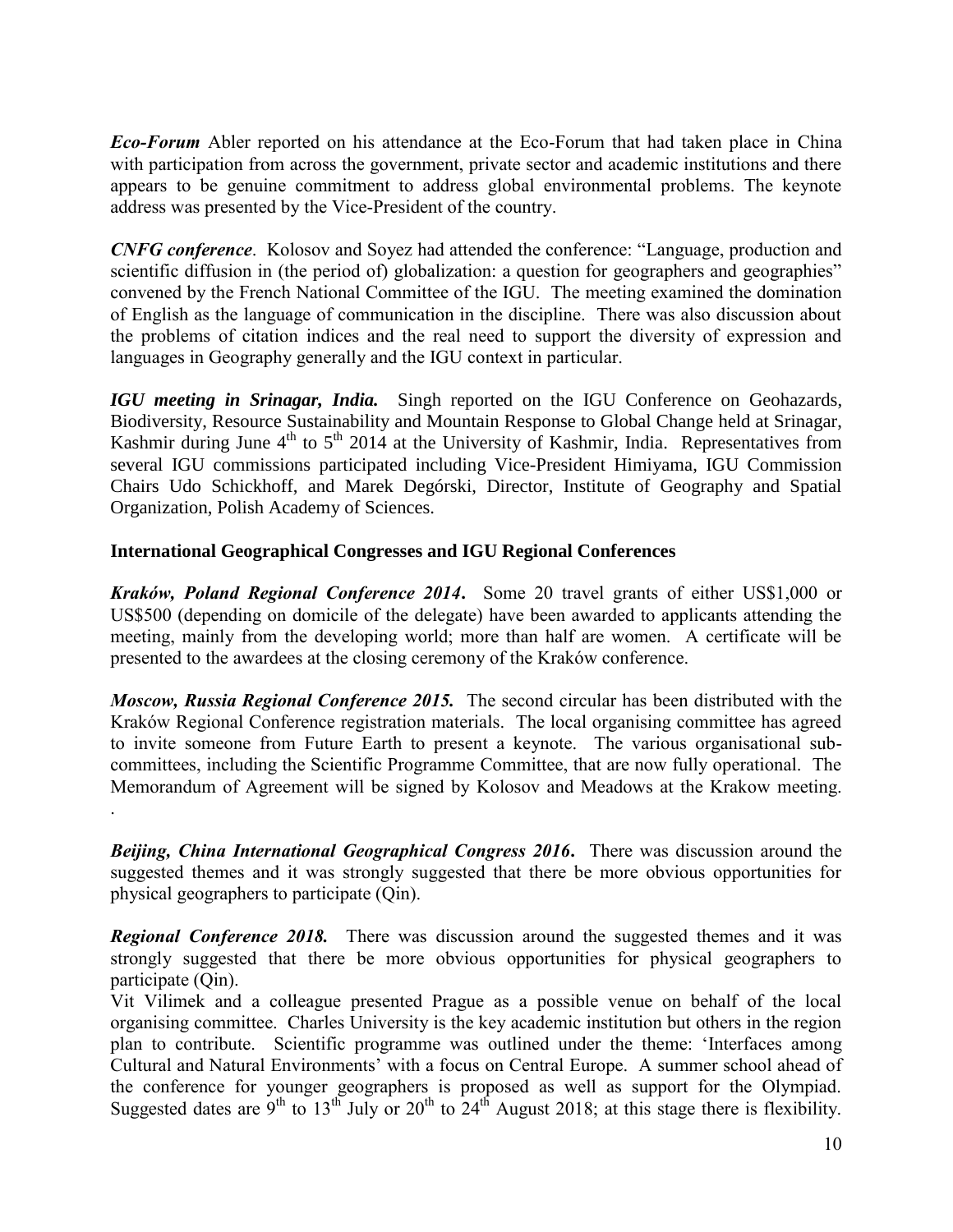Prague is very central, offers very reasonable prices for accommodation etc. and is a centre for diverse field excursions etc. Early-bird registration is estimated at US\$520 based on 1500 participants.

Matthew Hatvany and colleagues presented the case for Quebec. Proposed dates are  $6<sup>th</sup>$  to  $10<sup>th</sup>$ August 2018 at the Quebec City Convention Centre. The proposed theme is 'Accounting for Difference'. The local organising committee is comprised of academics from several Universities. In-conference and post-conference field excursions are planned, including one to arctic Canada which is a region especially vulnerable physically, economically and culturally. Early-bird registration fee is suggested at US\$500 based on 2,000 participants. Grants for younger and developing world participants are being considered as part of the package as well as support for the Olympiad. The issue of visas for foreign delegates was discussed as a potential concern.

The Lima, Peru, proposal was previously considered and no further information on this was available for the current meeting; the bid documentation does not indicate possible registration fees.

The proposers from Auckland sent a Powerpoint slide show to support the previously submitted bid document. Early bird registration is set at US\$410 based on 700 participants. The proposed theme is: 'Re-aligning Geography: new centres, new peripheries, new questions'.

Considering all aspects, the decision was taken, unanimously, to invite Quebec to host the 2018 Regional Conference of the IGU. Meadows is to convey the decision to the nominating parties and announce the news on the website. The possibility of continuing the pattern of holding annual IGU conferences/congresses (as has been the pattern since 2011) was discussed at length. It was agreed to consult first with the Commission Chairs regarding the continuation of the annual frequency of IGU gatherings and that this should be done via email (Meadows) and thereafter seek the opinion of the National Committees.

*International Geographical Congress 2020*. The local organisers have submitted a draft Memorandum of Agreement and Meadows will meet with their representatives to discuss the contents at the Kraków conference.

*Extraordinary International Geographical Congress 2022*. Antoine le Blanc, representing the French National Committee for the IGU, attended for this item. The initial local organising committee is established from several different Universities and fields of the discipline and has initial approval of the Comité National Français de Geographie. This Congress is to celebrate the anniversary but the focus should be on the future as well as the past. The proposed theme is: 'Times of Geography, Geography of Time' which allows for a closer link with historians although in discussion, the alternative 'Times *for* Geography' was suggested. The aim is to attract 2000 participants over the dates  $22<sup>nd</sup>$  to  $26<sup>th</sup>$  August 2018 at central locations in Paris (Sorbonne, for example). Le Blanc outlined the main challenges, of which finances are key, but there is an outline budget for the Congress of Euro 400 to 500k. It is hoped to make a more formal presentation at the Moscow Regional Conference in 2015, whereafter more detail will be added in terms of the scientific programme, field excursions etc.

*International Geographical Congress 2024.* The call should go out for candidate cities during 2015 in order that the host can be decided at the 2016 Beijing General Assembly.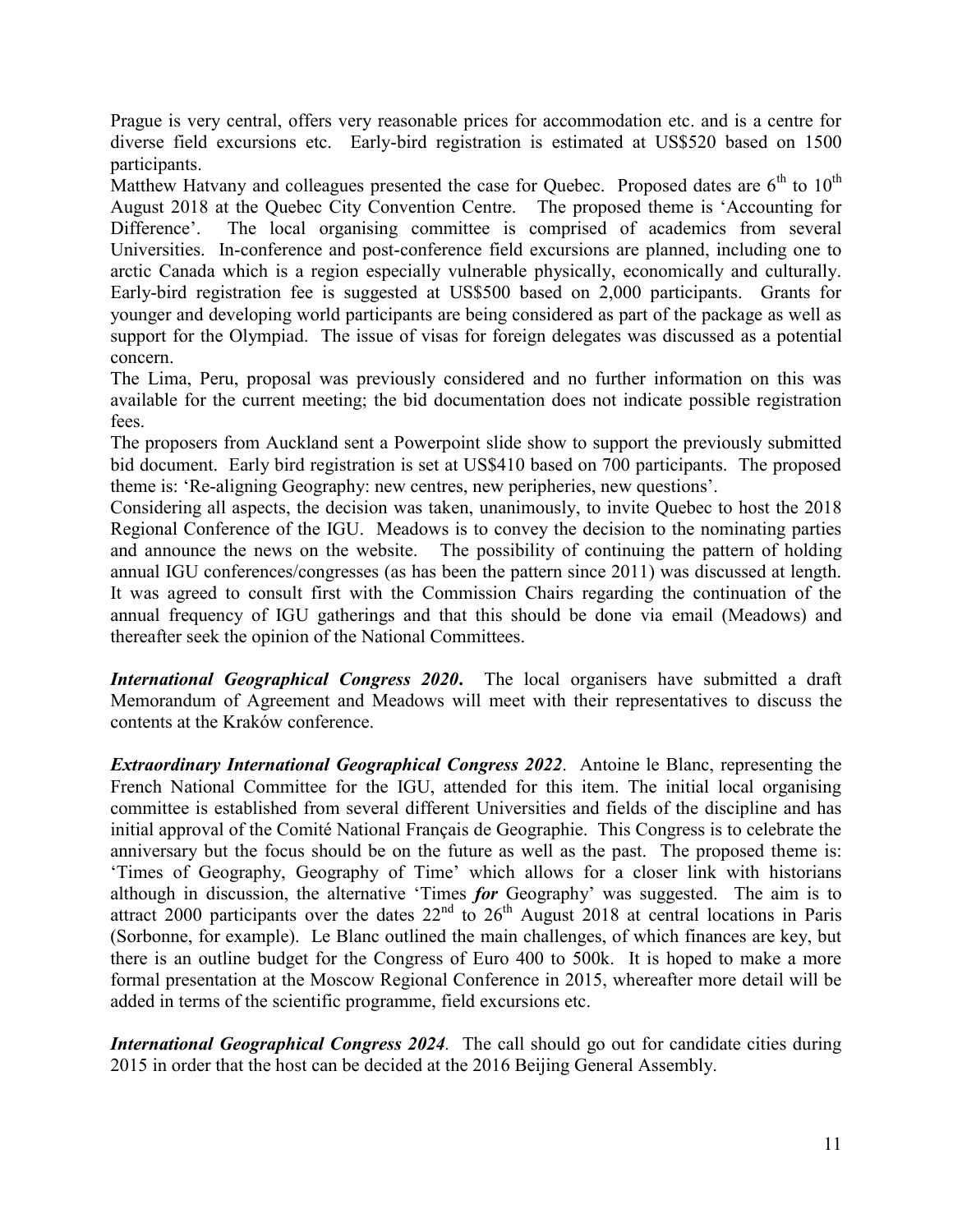#### **Honors and Awards**

*IGU Lauréat d'Honneur*. Suggestions were made regarding the nominations of potential awardees (nominators to submit documentation to the Honours and Awards Committee).

*IGU Planet and Humanity Medal*. Qin, assisted by Abler and Meadows has submitted a proposal in this regard to the Honours and Awards committee. Assuming they approve of the nomination and motivation, the award will be presented to the nominee in person at IGC China-Beijing in 2016.

*Mattei Dogan Prize for Human Geography*. The status of the IGU Mattei Dogan prize is still to be established. Kolosov must still write to the appropriate authorities (in French) to establish if this is available for award.

#### **Adjourn**

The meeting adjourned at 16h00 on  $17<sup>th</sup>$  August 2014.



*The IGU EC Members waiting for the tram, back from Jagiellonian University to town centre*

Ooooooooooooooooooooooooooooooo

### **Resumption**

The meeting re-convened on Wednesday  $20<sup>th</sup>$  August at 18h00 in order to welcome the new IGU EC Vice-Presidents dell'Agnese and Zhou. The President warmly thanked the outgoing members (Bellezza, Kellerman, Qin), who have been on the executive for six years, for their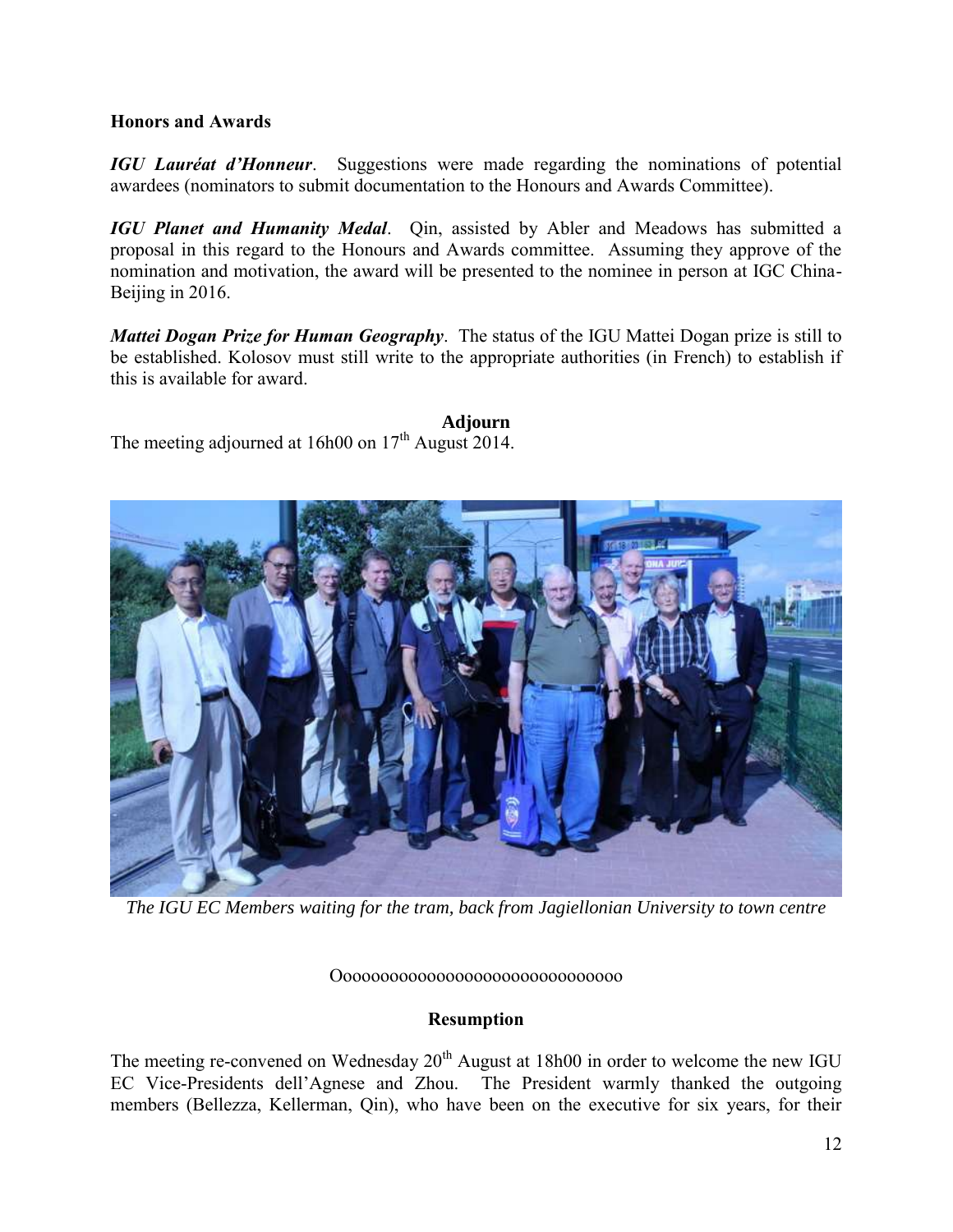sterling efforts over the last six years. The first task of the new EC will be to allocate National Committee and Commission and Task Force responsibilities, which will be finalised at the Cape Town EC meeting in December. Kolosov also reminded members of the draft strategy document and the draft list of EC member duties and responsibilities. It was agreed that Kolosov and Meadows would draft a version of this list identifying names of EC members against possible duties following receipt of further suggestions by members of the executive. It was also suggested that the EC should draw up a list of possible theme titles for future meetings or publications (All). Droogleever-Fortuijn presented brief feedback on the young academic geographers' workshop, which had been attended by ten delegates and the results were very positive. It was noted that a mentorship scheme would be very well received and that commissions should be approached with a view to suggesting possible mentors. There was general agreement that the Kraków conference was notable for the number of younger geographers. The entire executive commended the local organisers for an excellent regional conference.

### **Adjourn**

. The meeting adjourned at 18h40 on  $20<sup>th</sup>$  August 2014

| <b>IGU</b><br>UGI | <b>IGU</b><br>UGI | <b>IGU</b><br>UGI | <b>IGU</b><br>UGI |
|-------------------|-------------------|-------------------|-------------------|
|                   |                   |                   |                   |

# **3) REPORTS FROM CONFERENCES AND MEETINGS**

# **IGU REGIONAL CONFERENCE, KRAKÓW, POLAND, 16-18 AUGUST 2014 "CHANGES, CHALLENGES, RESPONSIBILITY"**

The 2014 IGU Regional Conference took place in Krakow, Poland, in the Jagiellonian University. This combination of time and location has a few dimensions which contributed to the conference organization. In 2014, Poland celebrated  $25<sup>th</sup>$  anniversary of the political independence resumption, the Jagiellonian University celebrated the  $650<sup>th</sup>$  anniversary of its foundation, and Polish geographers celebrated the  $80<sup>th</sup>$  anniversary of the 14<sup>th</sup> IGU congress organized in 1934 in Warsaw. Therefore, the 2014 IGU RC in Krakow was organized under the honorary patronage of the President of the Republic of Poland, Bronislaw Komorowski, and the members of the conference Honorary Committee were Professor Vladimir Kolosov, President of the International Geographical Union, Professor Michal Kleiber, President of the Polish Academy of Sciences, Professor Jacek Majchrowski, Mayor of the City of Krakow and Professor Wojciech Nowak, Rector of the Jagiellonian University in Krakow.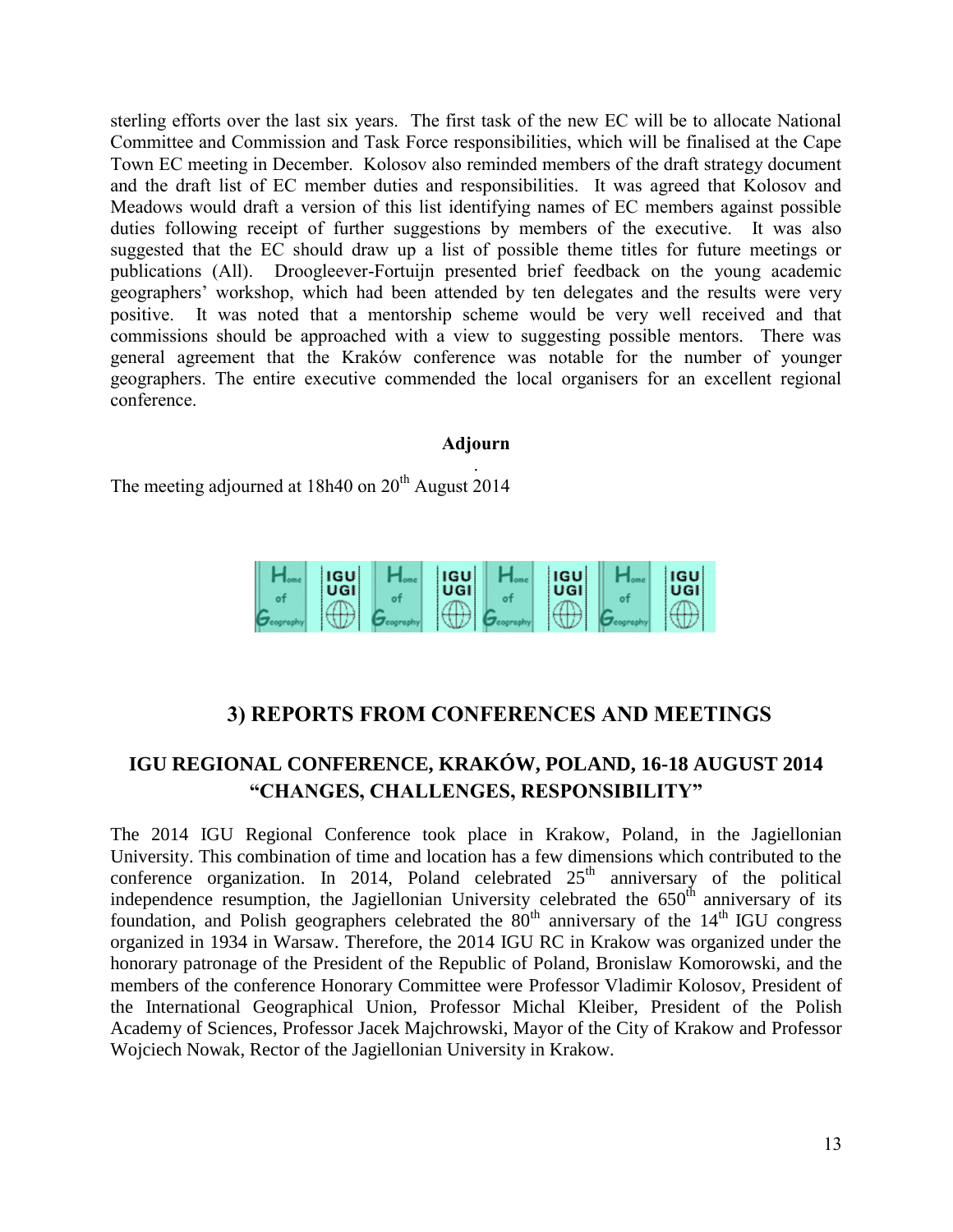

*Opening Ceremony, main desk (first 5 photos by L.Zaluski)*

The idea of hosting the IGU conference in Poland for the second time in history was initiated in 2002 by the Polish Geographical Society which acted as an umbrella for the consortium of eight Polish geographical institutions which cooperated to promote Polish geographical research worldwide and which prepared the conference proposal. The consortium consisted of the following institutions:

- Polish Geographical Society
- Jagiellonian University, Institute of Geography and Spatial Management, Krakow
- Pedagogical University of Cracow, Institute of Geography
- Adam Mickiewicz University, Faculty of Geographical and Geological Sciences, Poznan
- Polish Academy of Sciences, Institute of Geography and Spatial Organization, Warsaw
- University of Lodz, Faculty of Geographical Sciences
- University of Silesia, Faculty of Earth Sciences, Sosnowiec
- University of Warsaw, Faculty of Geography and Regional Studies

The representatives of the consortium institutions established the Steering Committee of the conference. In 2011, the Local Organizing Committee was established and began the conference arrangements.

The conference began with the Opening Ceremony organized in Auditorium Maximum of the Jagiellonian University. Among the invited guests there were senior professors of geography from all over Poland and families of Polish geographers who organized the IGU conference in Warsaw in 1934. Conference participants were welcomed by Professor Jacek Majchrowski, Mayor of the City of Kraków and Professor Piotr Laidler, Vice-Rector of the Jagiellonian University, and then addressed by Professor Pawel Swianiewicz, Advisor of the President of the Republic of Poland, Professor Vladimir Kolosov, President of the International Geographical Union, Professor Marek Chmielewski, Vice-President of the Polish Academy of Sciences and Professor Marek Degórski, Chair of the Steering Committee of the 2014 IGU RC. Professor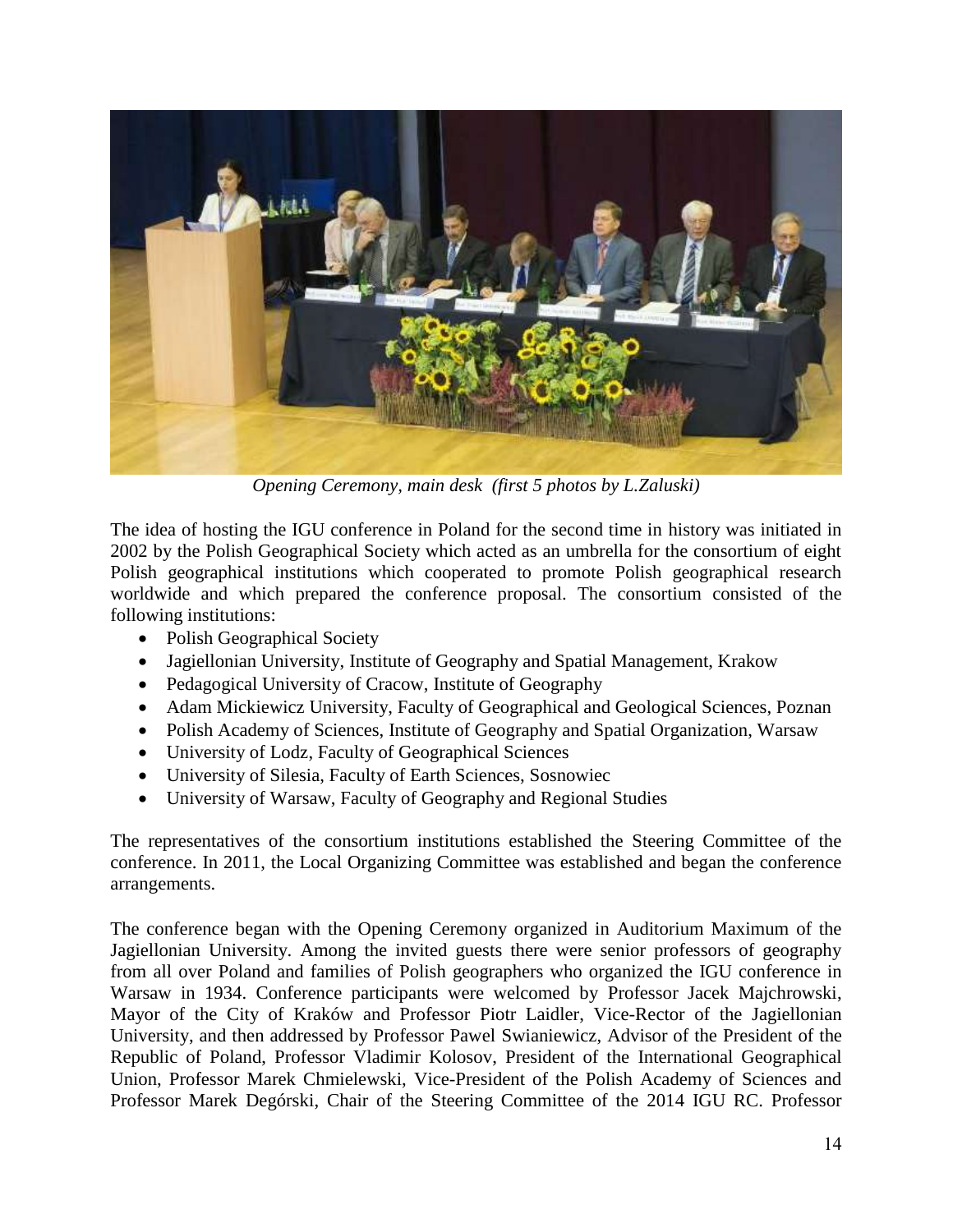Jacek Majchrowski contributed to the Gold Medal Ceremony of the  $11<sup>th</sup>$ International Geography Olympiad, led by Ms. Kathryn Berg and Professor Lex Chalmers. The  $11<sup>th</sup>$  International Geography Olympiad was organized in the Pedagogical University of Cracow, on 12-18 August 2014, and was attended by 36 teams from all over the world. The best score was achieved by the team from Singapore. During the second part of the Opening Ceremony, a short piano recital by Mateusz Mateja allowed the ceremony participants to experience Polish tradition, landscapes and history, expressed with the international language of musical masterpieces of Frédéric Chopin. Opening lecture: "Relevance of Geography" was presented by Professor Leszek Kosiński. Opening ceremony was followed by the ice-breaker party in Auditorium Maximum and then by the opening of the exhibition "The Development of Geographical Ideas in Poland" in the museum of the Jagiellonian University in Collegium Maius.



*Left, Leszek Kosinski giving the opening lecture. Right, young winners of the Olympiads*

Conference core activities consisted of IGU commissions sessions, thematic sessions (both oral and poster ones) and plenary sessions. The sessions took place in three buildings of the Jagiellonian University Faculty of Biology and Earth Sciences, located in the Campus of the 600thAnniversary of the Jagiellonian University Revival. There were 226 oral sessions organized by particular IGU Commissions. The commissions which organized the largest number of sessions were:

- C12.08 Dynamics of Economic Spaces: 22 sessions;
- C12.11 Geographical Education: 19 sessions;
- C12.39 Urban Commission: Urban Challenges in a Complex World: 19 sessions.

Additionally, there were 19 joint sessions organized by two or more IGU commissions, and 47 sessions organized by the conference participants. Totally, in all the oral sessions, there were 1171 oral presentations. Parallel, 227 posters were presented, each of them assigned to a particular session.

On each conference day, one of the key conference theme words: Changes, Challenges, Responsibility was considered during plenary lectures. The directions and dynamics of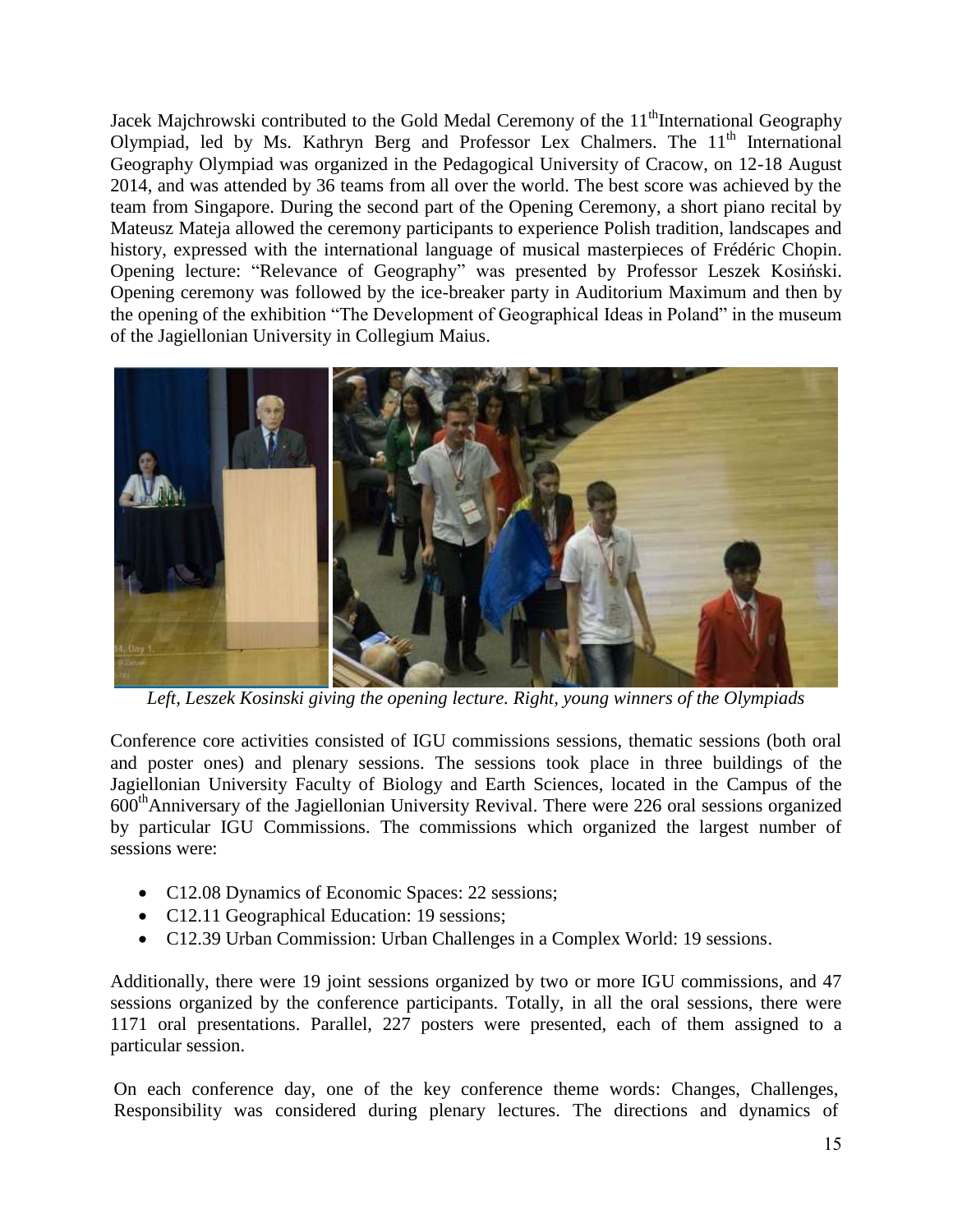CHANGES in the environment were discussed during the plenary session on 19 August 2014. The lecture presented by Professor Benno Werlen (*2016 The UN International Year of Global Understanding (IYGU) – The UN International Year of Geography*) has driven the attention to both traditional and new areas of changes which are of interest to geographers. The plenary lectures by Professor Zbigniew Kundzewicz (*[Climate change, related challenges and](file:///C:/Users/Giuliano.MASTER-PC/AppData/Local/Microsoft/Windows/Temporary%20Internet%20Files/Content.Outlook/igu2014/pdf/Plenary/IGU_2014_plenary_kundzewicz.pdf)  [responsibilities](file:///C:/Users/Giuliano.MASTER-PC/AppData/Local/Microsoft/Windows/Temporary%20Internet%20Files/Content.Outlook/igu2014/pdf/Plenary/IGU_2014_plenary_kundzewicz.pdf)*) and Professor Gideon Biger (*[The Challenge of Historical Geography and the](file:///C:/Users/Giuliano.MASTER-PC/AppData/Local/Microsoft/Windows/Temporary%20Internet%20Files/Content.Outlook/igu2014/pdf/Plenary/IGU_2014_plenary_biger.pdf)  [geographical question of "Where is the Holy Land"?"](file:///C:/Users/Giuliano.MASTER-PC/AppData/Local/Microsoft/Windows/Temporary%20Internet%20Files/Content.Outlook/igu2014/pdf/Plenary/IGU_2014_plenary_biger.pdf)*), presented during the plenary session on 20 August 2014, gave an opportunity to exchange insights on contemporary CHALLENGES. They emphasized the role of both natural and social aspects of global issues with their strong local repercussions. An attempt to determine the RESPONSIBILITY of human kind for the observed changes (a plenary session on 21 August 2014) were undertaken during the lectures by Professor Julie Winkler (*[Embracing the Complexity and Uncertainty of Climate Change:](file:///C:/Users/Giuliano.MASTER-PC/AppData/Local/Microsoft/Windows/Temporary%20Internet%20Files/Content.Outlook/igu2014/pdf/Plenary/IGU_2014_plenary_winkler.pdf)  [Responsibilities for Geographers](file:///C:/Users/Giuliano.MASTER-PC/AppData/Local/Microsoft/Windows/Temporary%20Internet%20Files/Content.Outlook/igu2014/pdf/Plenary/IGU_2014_plenary_winkler.pdf)*) and Professor Andreas Faludi (*[Place is a no-man's land,](file:///C:/Users/Giuliano.MASTER-PC/AppData/Local/Microsoft/Windows/Temporary%20Internet%20Files/Content.Outlook/igu2014/pdf/Plenary/IGU_2014_plenary_faludi.pdf) so [who is responsible?](file:///C:/Users/Giuliano.MASTER-PC/AppData/Local/Microsoft/Windows/Temporary%20Internet%20Files/Content.Outlook/igu2014/pdf/Plenary/IGU_2014_plenary_faludi.pdf)*).



*Left, coffee break. Right, Plenary Session*

There were 1470 participants who registered for the conference and 1372 attended the event (93%). About 100 young researchers took part in the conference thanks to the opportunity of the reduced fee offer. The participants came to Krakow from 60 countries, including 416 persons from Poland. Attendance by countries (apart from Poland) is presented in figures 1-3.



Fig. 1. Countries with 40-100 participants of 2014 IGU RC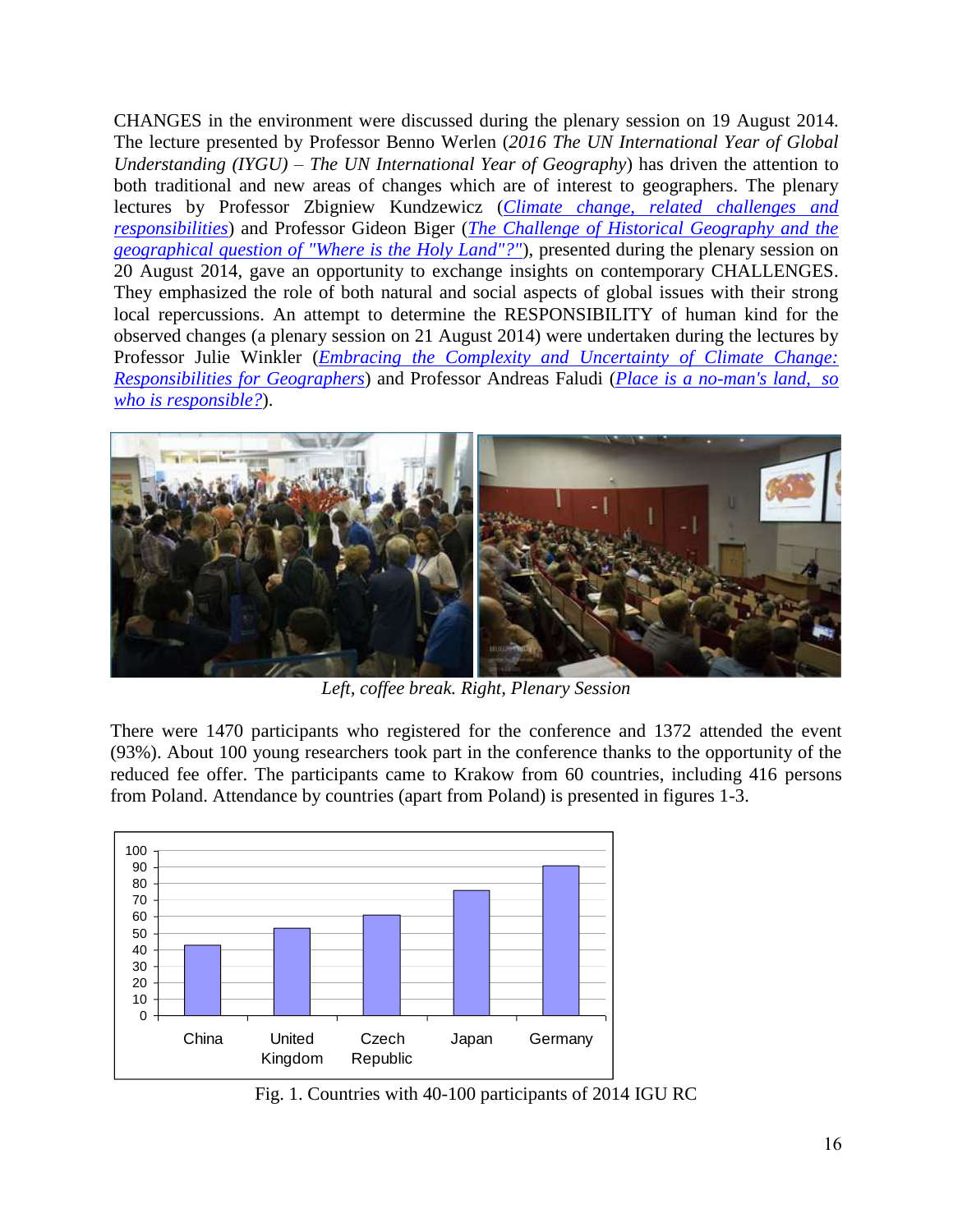

Fig. 2. Countries with 10-39 participants of 2014 IGU RC



Fig. 3. Countries with 1-9 participants of 2014 IGU RC

Accompanying events included pre-conference meetings and seminars of the IGU commissions, the 11<sup>th</sup> International Geography Olympiad, exhibition and workshops organized during the conference, IGU commissions business meetings during the conference, two academic excursions (before and after the conference),exhibition "The Development of Geographical Ideas in Poland" in the museum of the Jagiellonian University, half-day and 1-day touristic tours in Krakow and its vicinities, and three social events.

Six IGU Commissions organized pre-conference meetings in various localities in Poland:

- C12.10 Gender and Geography: Workshop on "The Gendering of New Realities: Unequal Challenges and Responsibilities", 16-17 August 2014, Warsaw
- C12.13 Geography of Governance: 14-16 August 2014, Poznan
- C12.15 Geography of Tourism, Leisure, and Global Change: 13-17 August 2014, Kraków / Pieniny Mts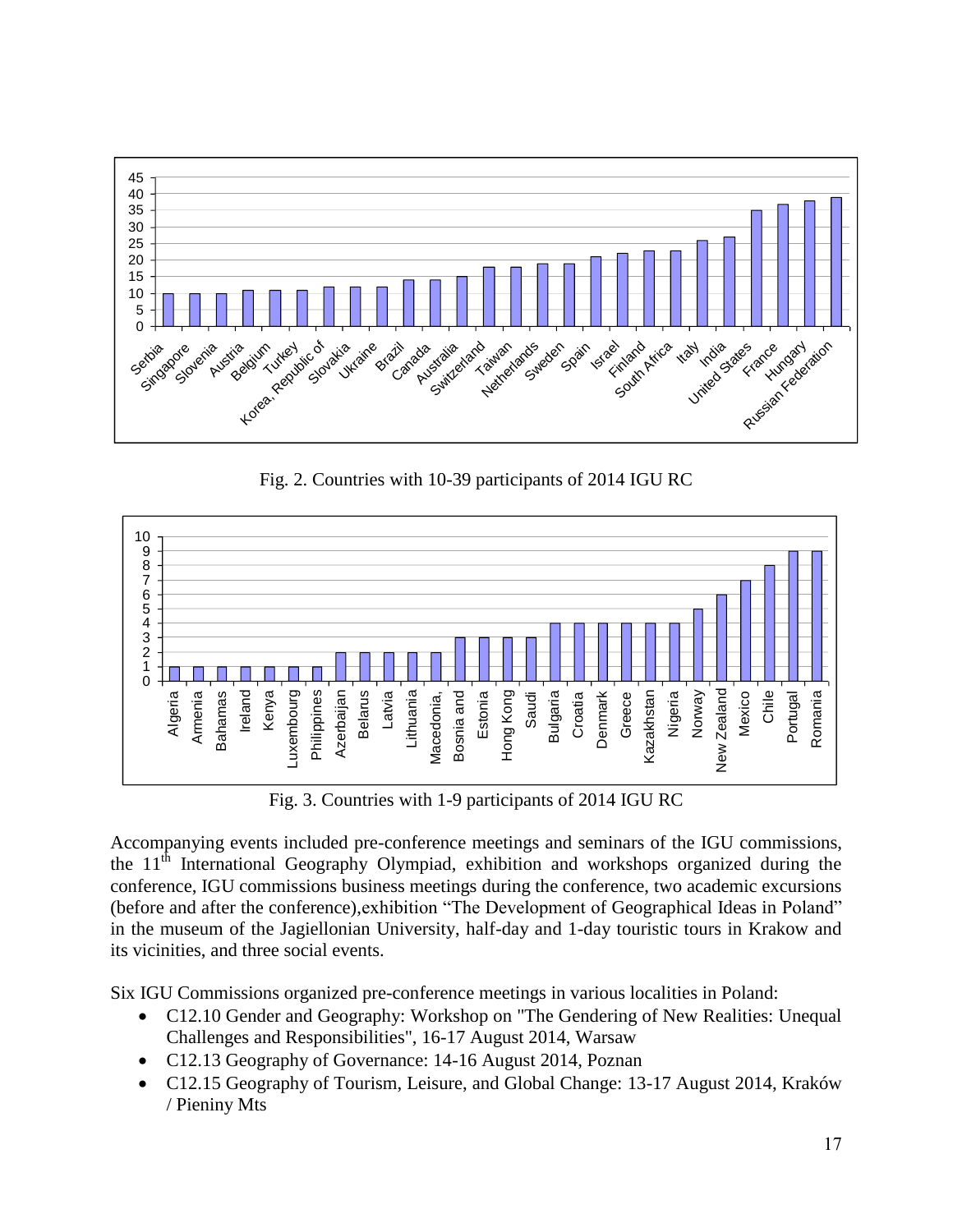- C12.19 Health and Environment: MEDICAL GEOGRAPHY FORUM 2014, 14-17 August 2014, Warsaw
- C12.33 Political Geography: Geographical-political aspects of the transborder conservation of natural and cultural heritage, 15-17 August 2014, Lopuszna
- C12.39 Urban Commission: Urban Challenges in a Complex World, Annual Conference of the IGU Urban Commission Poznan 2014, 11-14 August 2014, Poznan

During the conference, the exhibition area was arranged in one of the conference buildings. There were 14 exhibitors, including the organizers of future IGU conferences in Moscow (2015) and Beijing (2016). Parallel to conference sessions, there were four workshops available:

- "City without God". Origin and changes of religious space new socialist and post-socialist cities; organisers: Elzbieta Bilska-Wodecka (Poland), Tomás Havlícek (Czechia), Katarzyna Kulczynska (Poland), Justyna Liro (Poland), Izabela Sołjan (Poland)
- Current trends in landscape fragmentation and connectivity assessment; organisers: Katarzyna Ostapowicz (Poland), Elzbieta Ziolkowska (Poland)
- Ecosystem services concept in spatial planning; organisers: Ewelina Mocior (Poland), Agnieszka Nowak (Poland)
- Improving your presentation skills: a video-training workshop for young geographers; organisers: Joos Droogleever Fortuijn (The Netherlands), Joop van der Schee (The Netherlands)

Nine IGU Commissions organized their business meetings during the conference. Additionally, General Assembly of the European Association of Geographical Societies took place on 20 August. During the whole conference week, the participants were given the opportunity to visit the exhibition "The Development of Geographical Ideas in Poland" in the Museum of the Jagiellonian University, in the building of Collegium Maius. This exhibition is aimed at acquainting all the interested parties with the magnificent tradition of the Polish geography, dating back to medieval times. The main mission of our ancestors has always been to make the society realize how important and wonderful science geography is.

The conference participants attended three types of excursions:

- half-day trips (a guided tour in Krakow's Old Town and a guided tour in Nowa Huta district);
- one-day trips (Wieliczka Salt Mine Tour, Ojcowski National Park and a Castle in Pieskowa Skala; a visit to Auschwitz-Birkenau Museum, Kalwaria Zebrzydowska, Wadowice and Lagiewniki);
- academic excursions: 1. Land degradation and reclamation in the Silesian Upland and the Polish Carpathians (14-17 August 2014); organizers: Pawel Prokop, Polish Academy of Sciences, Branch Krakow, Renata Dulias, University of Silesia; 2. Central Poland (23-25 August 2014); organizer: Robert Wilus, Univeristy of Lodz

There were three social events organized for the conference participants:

- ice-breaker party after the Opening Ceremony, in Auditorium Maximum of the Jagiellonian University;
- outdoor social event in the "Stara Zajezdnia" restaurant, located in a former tram depot, close to the Museum of City Engineering;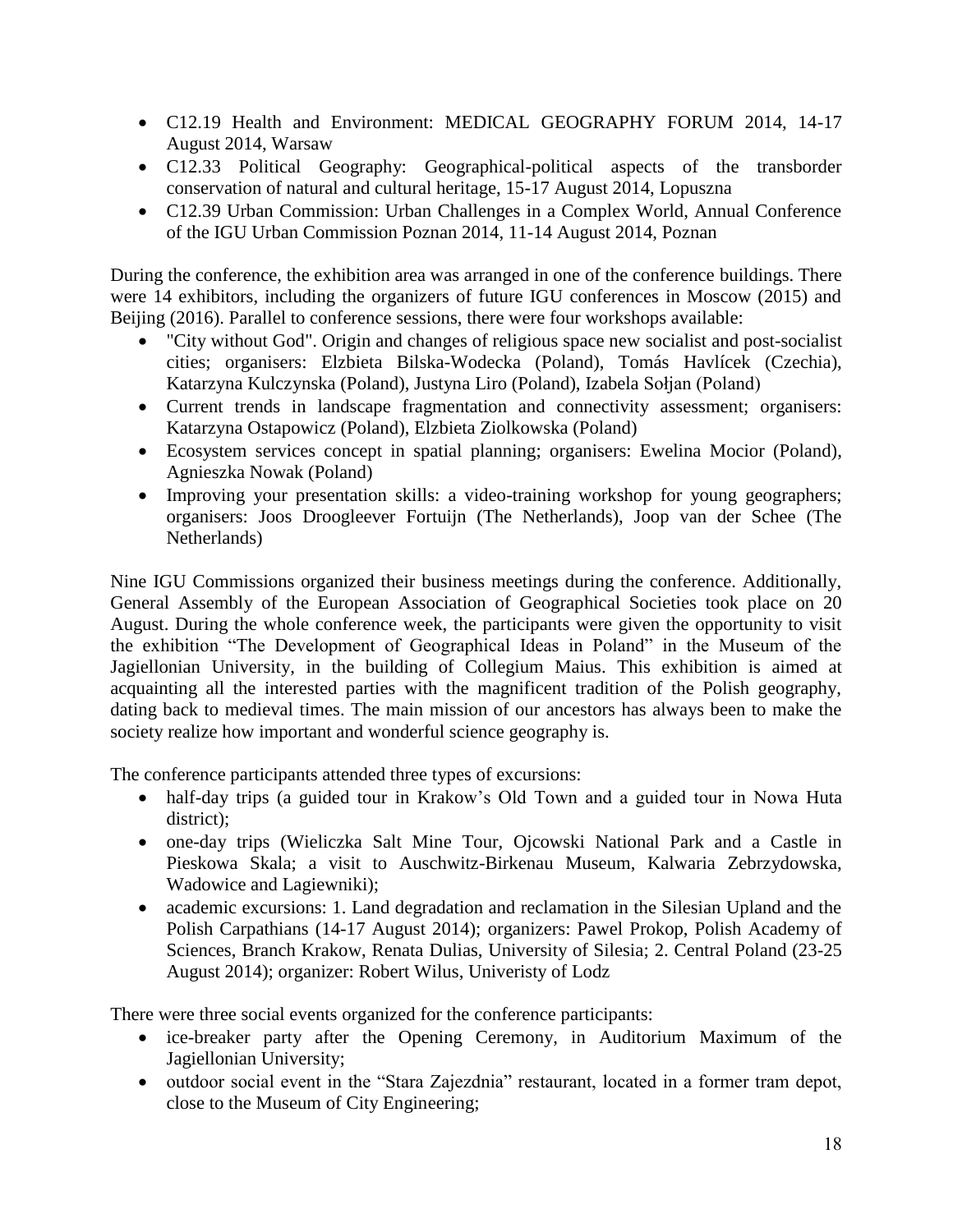Gala Dinner in the underground historical salt mine chamber "Warszawa" (in English: Warsaw), located 125 m underground in the Wieliczka Salt Mine Museum, located about 10 km south-east of Krakow.



*Left, social event in the "Stara Zajezdnia".Right, Gala Dinner in Wieliczka salt mine: the chamber has been dug in pure salt; chandeliers are done with salt crystals. (Photos by G.Bellezza)*

During the Closing Ceremony, on 22<sup>nd</sup> August, Professor Vladimir Kolosov, President of IGU, handed in the IGU award to the Commission on Gender and Geography, and Professor Janice Monk represented the commission. Professor Michael Meadows, Secretary General and Treasurer of IGU, presented twenty conference participants awarded with the IGU Travel grants. The programme of the next IGU Regional Conference to be held in Moscow in 2015 was presented by Dr. Sergey Chalov, and Professor Chenghu Zhou presented the programme of IGU Congress to be held in Beijing in 2016. The musical accent of the Closing Ceremony was a short recital by the Academic Choir "Camerata Jagellonica" of the Jagiellonian University which performed five songs, from  $13<sup>th</sup>$  century popular academic song "Gaudeamus igitur" to traditional Polish folk songs. The two last presentations were delivered by Dr. Anita Bokwa, the chair of LOC, and by Professor Marek Degórski, the chair of the conference Steering Committee, who presented the basic conference statistics and closed the conference.

The Local Organizing Committee could never realize its tasks without the full support from the IGU Executive Committee and without the support from Colleagues working in other Polish cities who organized most of the accompanying events. Special thanks should be directed to the staff of the Jagiellonian University Department of Communications and Marketing – Conferences who supported the LOC in all formal and financial issues and ran the conference office. Last not least, a huge work was completed before and during the conference by about 120 volunteers from eight Polish geographical institutions and special thanks are also directed to them.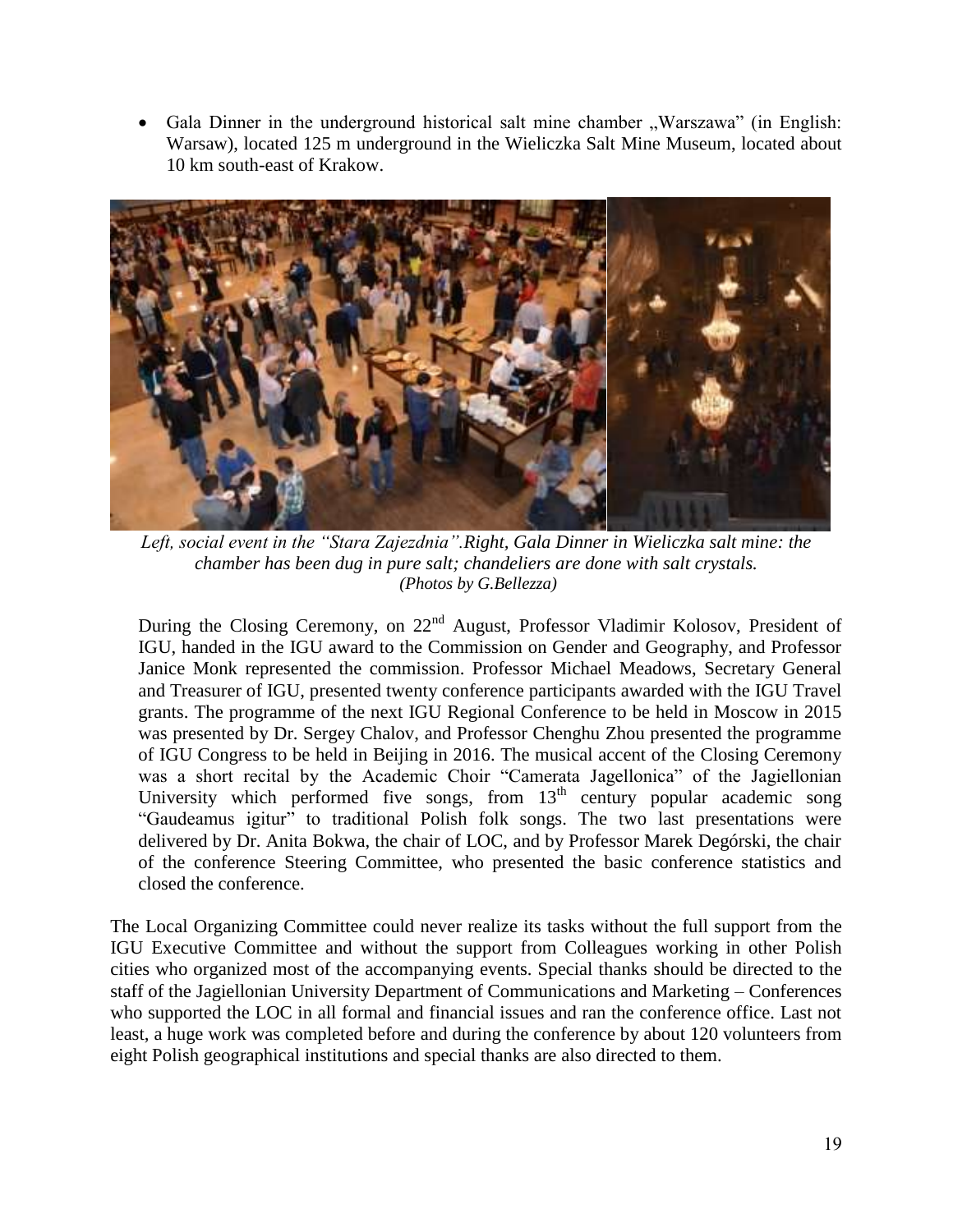

# **4) INTERNATIONAL SOCIAL SCIENCES COUNCIL**



# **NEWSLETTER AUGUST 2014**



### **A new generation of global social science leaders**

The ISSC's Fellows Programme was set up in 2012 to foster a new generation of globally networked social science leaders who will collaborate on inter- and transdisciplinary research focusing on global priority problems.

Since 2012 the programme has run seminars and events in 5 different regions on topics as diverse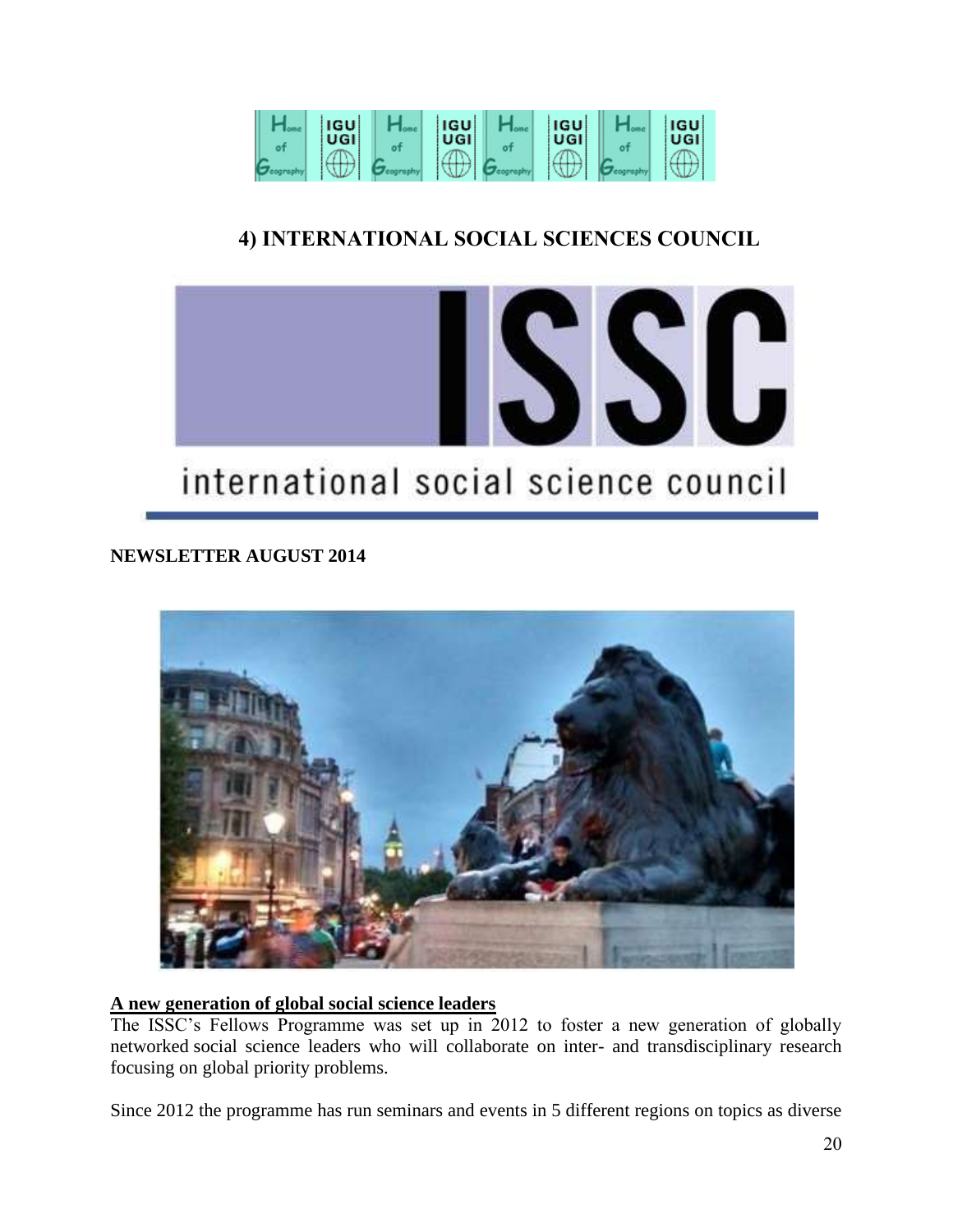as sustainable urbanisation, disaster risk interpretation, green economy, food security, and global social governance. To date, a cohort of over a hundred globally networked Fellows has been created.

This summer's seminar, on the topic of [global social governance](http://worldsocialscience.us7.list-manage.com/track/click?u=dc5c70c5a27af763c6e19ec99&id=a1547b85d5&e=52409fdf8f) and impacting the policy process, gathered 19 early career scientists to discuss across borders with policy shapers, publishers, and other academics that work at the research-policy interface. Over the course of 5 days, Fellows, through a series of interactions, packed and unpacked the notion of governance, and came out with a [few questions](http://worldsocialscience.us7.list-manage1.com/track/click?u=dc5c70c5a27af763c6e19ec99&id=8e97fcbb6b&e=52409fdf8f) on what impact really means in terms of their research careers and the science they do.

The seminar was in [collaboration](http://worldsocialscience.us7.list-manage2.com/track/click?u=dc5c70c5a27af763c6e19ec99&id=f24760a6e3&e=52409fdf8f) with the Academy for Social Sciences in the UK and LSE Center for International Studies.

#### *Steering Committee for Transformations to Sustainability*

The ISSC is pleased to announce the appointment of members of the [Steering Committee](http://worldsocialscience.us7.list-manage.com/track/click?u=dc5c70c5a27af763c6e19ec99&id=7314fc4876&e=52409fdf8f) for the newly launched Transformations to Sustainability programme.

The Steering Committee will provide scientific guidance, quality and support the development of all aspects of the programme. The Steering Committee takes responsibility for final decisions on the selection of proposals within the framework of the programme — and will advise on strategy development and resource mobilisation.

The ISSC's Transformations to Sustainability programme seeks to change the way science is done globally, with a focus on co-design and co-production of knowledge from innovative knowledge networks, geared toward public engagement and communication of the knowledge produced to impact those peoples and communities that need it the most.

#### *Risk Interpretation and Action: Fellows at IRDR Conference*

In June, RIA Fellows, who took part in a World Social Science Fellows seminar on [Disaster Risk](http://worldsocialscience.us7.list-manage1.com/track/click?u=dc5c70c5a27af763c6e19ec99&id=9a08f9755c&e=52409fdf8f)  [in New Zealand,](http://worldsocialscience.us7.list-manage1.com/track/click?u=dc5c70c5a27af763c6e19ec99&id=9a08f9755c&e=52409fdf8f) attended the 2014 IRDR Conference and presented their [grant-winning](http://worldsocialscience.us7.list-manage.com/track/click?u=dc5c70c5a27af763c6e19ec99&id=6be1731ccc&e=52409fdf8f)  [projects](http://worldsocialscience.us7.list-manage.com/track/click?u=dc5c70c5a27af763c6e19ec99&id=6be1731ccc&e=52409fdf8f) on topics of water-related risks in megacities, indigenous knowledge and risk, and multiscale policy implementation.

After the conference the Fellows had the opportunity to present a case to the open session of the IRDR Science committee meeting to align the RIA Fellows more closely with IRDR activities and to identify opportunities for more direct involvement with IRDR practice. As well as collectively preparing a statement on their views on the role of science and technology in the existing Hyogo Framework for Action (HFA) 2005-2015, and their opinions on what should feature in the UN's review of HFA in 2015 (known as HFA2).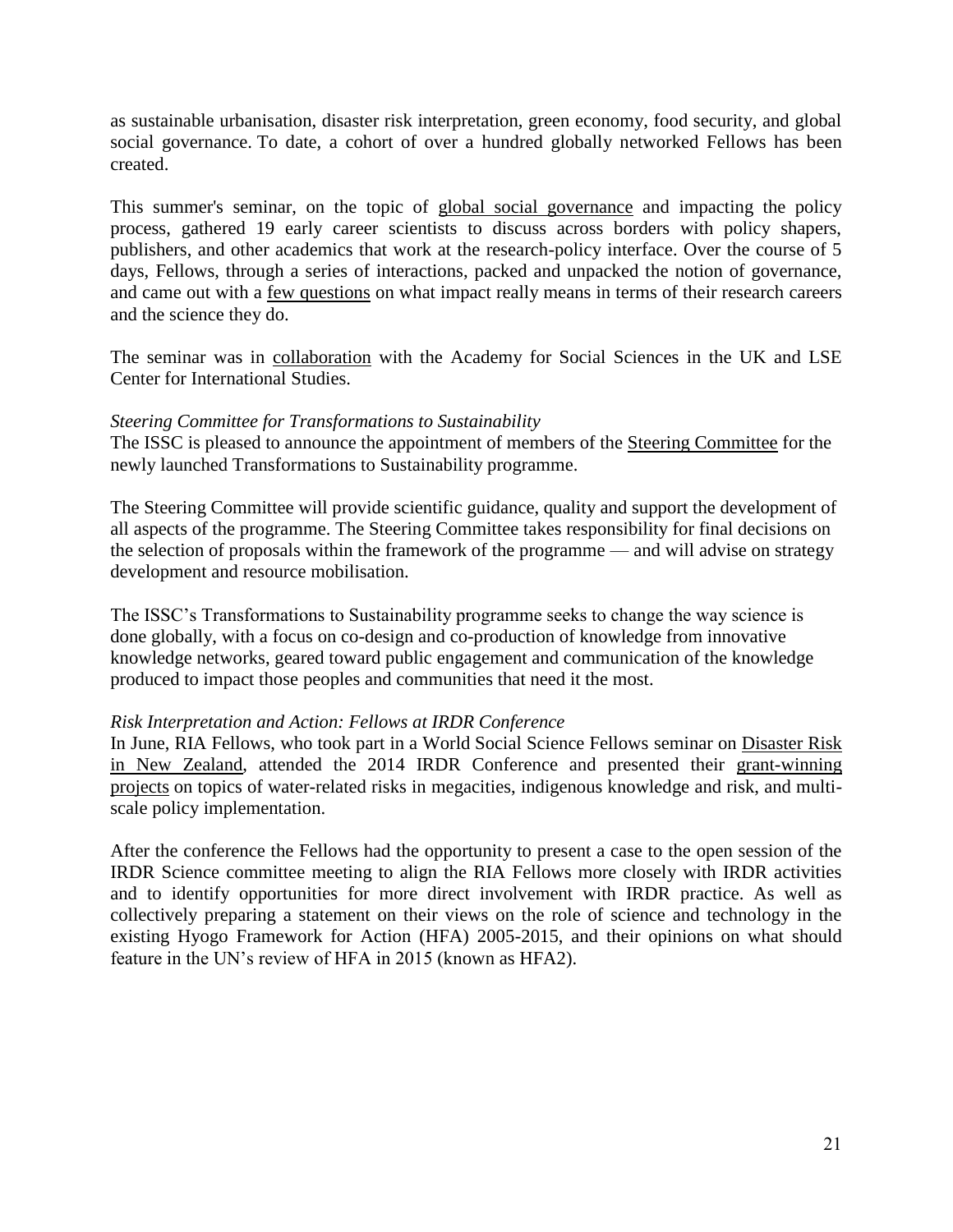

#### **Register for Durban**

[Registration is now open](http://worldsocialscience.us7.list-manage.com/track/click?u=dc5c70c5a27af763c6e19ec99&id=ac270f757b&e=52409fdf8f) for the World Social Science Forum in Durban in 2015. A broad range of topics will be addressed under theme "Transforming global relations for a just world."

[George Monbiot,](http://worldsocialscience.us7.list-manage.com/track/click?u=dc5c70c5a27af763c6e19ec99&id=016d76ddbe&e=52409fdf8f) noted writer, activist, and commentator, will serve as one of the patron's of the Forum. In a statement he says "I can only praise the World Social Science Forum 2015 for bringing together key forces of change towards a Just World: innovative social science researchers, dedicated policy shapers, and active citizens from around the world."

### **Bid to host the 2018 Forum**

The ISSC is pleased to [invite you to express your interest](http://worldsocialscience.us7.list-manage1.com/track/click?u=dc5c70c5a27af763c6e19ec99&id=70ed7a77c2&e=52409fdf8f) in submitting a bid for the 2018 World Social Science Forum.

*International Social Science Council (ISSC)* UNESCO House, 1 Rue Miollis, 75015 Paris, France - [worldsocialscience.org](http://www.worldsocialscience.org/)



# **5) FORTHCOMING EVENTS**

*(more information in the Home of Geography website, Events 2013)*

**5.1) LA FRONTIERE: UNE SOURCE D'INNOVATION, ARRAS (FRANCE), 4-6 NOVEMBRE 2014**